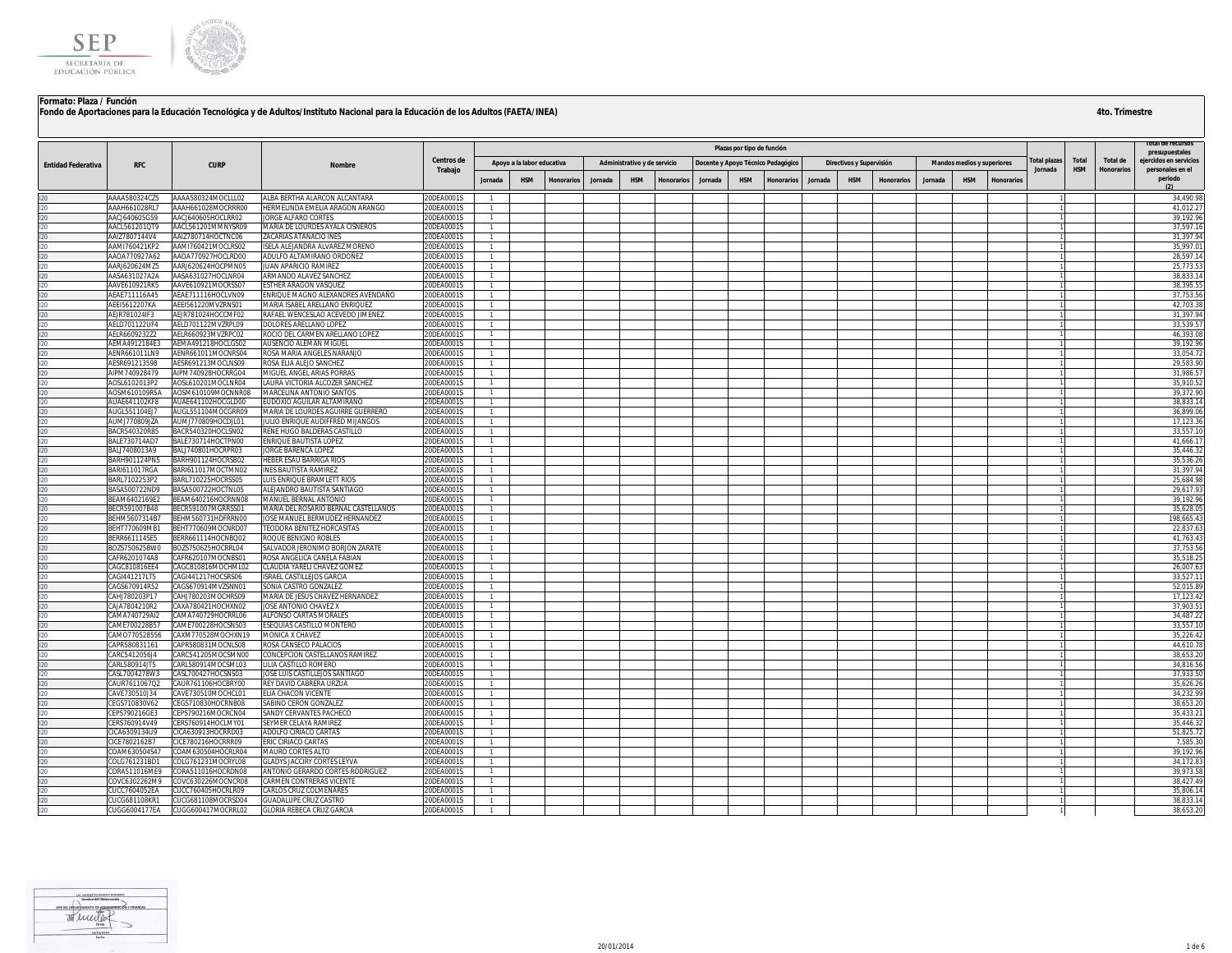

|                           |                                |                                          |                                                             | Centros de               |                                  |                            |                   |         |                              |                   |                | Plazas por tipo de función |                                    |         |                          |                   |         |                                   |                   |                                |                            |                               | presupuestales                             |
|---------------------------|--------------------------------|------------------------------------------|-------------------------------------------------------------|--------------------------|----------------------------------|----------------------------|-------------------|---------|------------------------------|-------------------|----------------|----------------------------|------------------------------------|---------|--------------------------|-------------------|---------|-----------------------------------|-------------------|--------------------------------|----------------------------|-------------------------------|--------------------------------------------|
| <b>Entidad Federativa</b> | <b>RFC</b>                     | <b>CURP</b>                              | Nombre                                                      | Trabajo                  |                                  | Apoyo a la labor educativa |                   |         | Administrativo y de servicio |                   |                |                            | Docente y Apoyo Técnico Pedagógico |         | Directivos y Supervisión |                   |         | <b>Mandos medios y superiores</b> |                   | <b>Total plazas</b><br>Jornada | <b>Total</b><br><b>HSM</b> | Total de<br><b>Honorarios</b> | ejercidos en servicios<br>personales en el |
|                           |                                |                                          |                                                             |                          | Jornada                          | <b>HSM</b>                 | <b>Honorarios</b> | Jornada | <b>HSM</b>                   | <b>Honorarios</b> | <b>Jornada</b> | <b>HSM</b>                 | <b>Honorarios</b>                  | Jornada | <b>HSM</b>               | <b>Honorarios</b> | Jornada | <b>HSM</b>                        | <b>Honorarios</b> |                                |                            |                               | periodo                                    |
|                           | CUGG650417G39                  | CUGG650417MOCRTL09                       | GLORIA GUADALUPE CRUZ GUTIERREZ                             | 20DEA0001S               |                                  |                            |                   |         |                              |                   |                |                            |                                    |         |                          |                   |         |                                   |                   |                                |                            |                               | 33,557.10                                  |
|                           | CUGI5611161CA                  | CUGI561116MOCRRN02                       | NES CRUZ GARCIA                                             | 20DEA0001S               |                                  |                            |                   |         |                              |                   |                |                            |                                    |         |                          |                   |         |                                   |                   |                                |                            |                               | 37.688.0                                   |
|                           | CUGR651007440                  | CUGR651007MOCRRS05                       | MARIA DEL ROSARIO CRUZ GARCIA                               | 20DEA0001S               | $\overline{1}$                   |                            |                   |         |                              |                   |                |                            |                                    |         |                          |                   |         |                                   |                   |                                |                            |                               | 38,218.52                                  |
|                           | CUJT751221MS1                  | CUJT751221HOCRRM06                       | TOMAS PEDRO CRUZ JARQUIN                                    | 20DEA0001S               | $\overline{1}$                   |                            |                   |         |                              |                   |                |                            |                                    |         |                          |                   |         |                                   |                   |                                |                            |                               | 38,293.20                                  |
|                           | CULM590814AY0                  | CULM590814HOCRPG05                       | MIGUEL ANGEL CRUZ LOPEZ                                     | 20DEA0001S               |                                  |                            |                   |         |                              |                   |                |                            |                                    |         |                          |                   |         |                                   |                   |                                |                            |                               | 38,325.18                                  |
|                           | CUMA680109GU4                  | CUMA680109HOCRZN09                       | ANTONIO CRUZ MEZA                                           | 20DEA0001S               | $\overline{1}$                   |                            |                   |         |                              |                   |                |                            |                                    |         |                          |                   |         |                                   |                   |                                |                            |                               | 39,473.32                                  |
|                           | CUNO641222214                  | CUXN641222MOCVXR07                       | NORMA EUNICE CUEVAS X<br>MARIA DE LOURDES LID CRUZ RICARDEZ | 20DEA0001S               | $\overline{1}$                   |                            |                   |         |                              |                   |                |                            |                                    |         |                          |                   |         |                                   |                   |                                |                            |                               | 33,916.9<br>40,632.42                      |
|                           | CURL600803DY7<br>CURY780320SK6 | CURL600803MOCRCR18<br>CURY780320MOCRGD03 | YADIRA CRUZ REGINO                                          | 20DEA0001S<br>20DEA0001S | $\overline{1}$<br>$\overline{1}$ |                            |                   |         |                              |                   |                |                            |                                    |         |                          |                   |         |                                   |                   |                                |                            |                               | 36,363.8                                   |
|                           | CUSC581128CS7                  | CUSC581128MOCRNB06                       | <b>IBELES CRUZ SANCHEZ</b>                                  | 20DEA0001S               | $\overline{1}$                   |                            |                   |         |                              |                   |                |                            |                                    |         |                          |                   |         |                                   |                   |                                |                            |                               | 40,360.0                                   |
|                           | CUSD661223SC1                  | CUSD661223HOCRLG00                       | DAGOBERTO CRUZ SALVATIERRA                                  | 20DEA0001S               | $\overline{1}$                   |                            |                   |         |                              |                   |                |                            |                                    |         |                          |                   |         |                                   |                   |                                |                            |                               | 38,413.28                                  |
|                           | DEGJ730102RL5                  | DEGJ730102HOCSRS04                       | JESUS RANGEL DESALES GUERACH                                | 20DEA0001S               | $\overline{1}$                   |                            |                   |         |                              |                   |                |                            |                                    |         |                          |                   |         |                                   |                   |                                |                            |                               | 37,753.5                                   |
|                           | DIGC640716MV0                  | DIGC640716MOCZNR08                       | ARMEN DIAZ GONZALEZ                                         | 20DEA0001S               |                                  |                            |                   |         |                              |                   |                |                            |                                    |         |                          |                   |         |                                   |                   |                                |                            |                               | 52,713.74                                  |
|                           | DIMD700627M67                  | DIMD700627HOCZRR07                       | DARIO DIAZ MARTINEZ                                         | 20DEA0001S               | -1.                              |                            |                   |         |                              |                   |                |                            |                                    |         |                          |                   |         |                                   |                   |                                |                            |                               | 38.113.38                                  |
|                           | DOIA780111IE3                  | DOJA780111HOCRML01                       | <b>ALAIN DORANTES JIMENEZ</b>                               | 20DEA0001S               | $\overline{1}$                   |                            |                   |         |                              |                   |                |                            |                                    |         |                          |                   |         |                                   |                   |                                |                            |                               | 37.753.56                                  |
|                           | EAMI571107N94                  | EAMI571107MDFSRR01                       | IRMA LILIA ESTRADA MARTINEZ                                 | 20DEA0001S               | $\overline{1}$                   |                            |                   |         |                              |                   |                |                            |                                    |         |                          |                   |         |                                   |                   |                                |                            |                               | 39,813.10                                  |
|                           | UMR700919FU1                   | EUMR700919HOCSNC05                       | <b>ICARDO ESTUDILLO MONTALVO</b>                            | 20DEA0001S               |                                  |                            |                   |         |                              |                   |                |                            |                                    |         |                          |                   |         |                                   |                   |                                |                            |                               | 37.393.68                                  |
|                           | AGS610530QG0                   | FAGS610530MDFRNL05                       | <b>SOLEDAD FRANCO GONZALEZ</b>                              | 20DEA0001S               | $\overline{1}$<br>$\overline{1}$ |                            |                   |         |                              |                   |                |                            |                                    |         |                          |                   |         |                                   |                   |                                |                            |                               | 35,832.3                                   |
|                           | AMB6502075C7<br>FEOR780413UD5  | FAMB650207MOCBRT09<br>FEOR780413MDFRRC04 | BEATRIZ FABIAN MARTINEZ<br>ROCIO FERIA ORTIZ                | 20DEA0001S<br>20DEA0001S |                                  |                            |                   |         |                              |                   |                |                            |                                    |         |                          |                   |         |                                   |                   |                                |                            |                               | 30,068.4<br>36,500.5                       |
|                           | ETP761101LQ1                   | FETP761101HOCLRR00                       | <b>ERFECTO FELIPE TRAPAGA</b>                               | 20DEA0001S               |                                  |                            |                   |         |                              |                   |                |                            |                                    |         |                          |                   |         |                                   |                   |                                |                            |                               | 38,473.26                                  |
|                           | OGR7109293C0                   | FOGR710929HHGLNF05                       | RAFAEL FLORES GONZALEZ                                      | 20DEA0001S               | $\overline{1}$                   |                            |                   |         |                              |                   |                |                            |                                    |         |                          |                   |         |                                   |                   |                                |                            |                               | 39.193.02                                  |
|                           | FOIM631111SX9                  | FOIM631111HOCLGR06                       | MARTIN FLORES IGNACIO                                       | 20DEA0001S               | $\overline{1}$                   |                            |                   |         |                              |                   |                |                            |                                    |         |                          |                   |         |                                   |                   |                                |                            |                               | 52,091.5                                   |
|                           | FOPE560130AZ7                  | FOPE560130HOCLBP00                       | EPIFANIO FLORES PUEBLITA                                    | 20DEA0001S               | $\overline{1}$                   |                            |                   |         |                              |                   |                |                            |                                    |         |                          |                   |         |                                   |                   |                                |                            |                               | 38,653.2                                   |
|                           | OZB740430RX0                   | FOZB740430HOCLRN19                       | BENITO JAIME FLORES ZURITA                                  | 20DEA0001S               | $\overline{1}$                   |                            |                   |         |                              |                   |                |                            |                                    |         |                          |                   |         |                                   |                   |                                |                            |                               | 38.233.3                                   |
|                           | USC7603059F9                   | FUSC760305MOCNLR09                       | MARIA DEL CARMEN FUENTES SOLAR                              | 20DEA0001S               | $\overline{1}$                   |                            |                   |         |                              |                   |                |                            |                                    |         |                          |                   |         |                                   |                   |                                |                            |                               | 37,933.50                                  |
|                           | GAAD7505058R2                  | GAAD750505HOCRNV03                       | DAVID GARCIA ANGEL                                          | 20DEA0001S               | $\overline{1}$                   |                            |                   |         |                              |                   |                |                            |                                    |         |                          |                   |         |                                   |                   |                                |                            |                               | 38,113.3                                   |
|                           | GACA720925CRA                  | GACA720925HDFSDL05                       | <b>LEREDO GASGA CID DEL PRADO</b>                           | 20DEA0001S               |                                  |                            |                   |         |                              |                   |                |                            |                                    |         |                          |                   |         |                                   |                   |                                |                            |                               | 52,068.4                                   |
|                           | GAGH541201465                  | GAGH541201HVZRRG00                       | HUGO ELOY GARCIA Y GARCIA                                   | 20DEA0001S               | $\overline{1}$                   |                            |                   |         |                              |                   |                |                            |                                    |         |                          |                   |         |                                   |                   |                                |                            |                               | 43,179.28                                  |
|                           | GALF7301112S5                  | GALF730111MOCRPR03                       | FRANCISCA GUILLERMIN GARCIA LOPEZ                           | 20DEA0001S               | $\overline{1}$                   |                            |                   |         |                              |                   |                |                            |                                    |         |                          |                   |         |                                   |                   |                                |                            |                               | 37.753.56                                  |
|                           | GALM6010238X3                  | GALM601023MOCRNR04                       | MARGARITA LETICIA GARCIA LUNA                               | 20DEA0001S<br>20DEA0001S | $\overline{1}$                   |                            |                   |         |                              |                   |                |                            |                                    |         |                          |                   |         |                                   |                   |                                |                            |                               | 39,045.9                                   |
|                           | GALR710301FK6<br>GALS700622D4A | GALR710301MOCLBS04<br>GALS700622MOCRPY07 | ROSA MARIA GALLEGOS LABIAS<br>SYLVIA MAGDALENA GARCIA LOPEZ | 20DEA0001S               | $\overline{1}$                   |                            |                   |         |                              |                   |                |                            |                                    |         |                          |                   |         |                                   |                   |                                |                            |                               | 37,833.4<br>25,481.24                      |
|                           | GAME670305JJ4                  | GAME670305MOCRRL09                       | LIZABETH GARCIA MARTINEZ                                    | 20DEA0001S               | $\overline{1}$                   |                            |                   |         |                              |                   |                |                            |                                    |         |                          |                   |         |                                   |                   |                                |                            |                               | 38,473.14                                  |
|                           | GAMF891009AE3                  | GAMF891009MBCRNT06                       | FATIMA DEL ROSARIO GARCIA MENDOZA                           | 20DEA0001S               | $\overline{1}$                   |                            |                   |         |                              |                   |                |                            |                                    |         |                          |                   |         |                                   |                   |                                |                            |                               | 29,017.9                                   |
|                           | GATI700220R64                  | GATI700220MOCRMR07                       | RMA GARCIA TAMAYO                                           | 20DEA0001S               | $\overline{1}$                   |                            |                   |         |                              |                   |                |                            |                                    |         |                          |                   |         |                                   |                   |                                |                            |                               | 39,013.02                                  |
|                           | GAVC800126EG4                  | GAVC800126MOCYLL08                       | LAUDIA LILIANA GAY VALENCIA                                 | 20DEA0001S               | -1                               |                            |                   |         |                              |                   |                |                            |                                    |         |                          |                   |         |                                   |                   |                                |                            |                               | 24,230.46                                  |
|                           | GOCL5306113T1                  | GOCL530611HOCMSS00                       | UIS RAFAEL GOMEZ CASTILLO                                   | 20DEA0001S               | $\overline{1}$                   |                            |                   |         |                              |                   |                |                            |                                    |         |                          |                   |         |                                   |                   |                                |                            |                               | 37,753.56                                  |
|                           | GOFC5803062S4                  | GOFC580306HOCNRR02                       | IRO GONZALEZ FRANCO                                         | 20DEA0001S               | $\overline{1}$                   |                            |                   |         |                              |                   |                |                            |                                    |         |                          |                   |         |                                   |                   |                                |                            |                               | 35,440.60                                  |
|                           | GOJL800608124                  | GOJL800608HVZMCS07                       | UIS ALBERTO GOMEZ JACOME                                    | 20DEA0001S               | $\overline{1}$                   |                            |                   |         |                              |                   |                |                            |                                    |         |                          |                   |         |                                   |                   |                                |                            |                               | 38,491.3                                   |
|                           | GOOP610218T72                  | GOOP610228MOCNRR02                       | ORFIRIA ALFONSINA GONZALEZ ORTEGA                           | 20DEA0001S               | $\overline{1}$                   |                            |                   |         |                              |                   |                |                            |                                    |         |                          |                   |         |                                   |                   |                                |                            |                               | 34,507.1                                   |
|                           | GOPE610511J59                  | GOPE610511HOCNRR06                       | <b>ERNESTO GONZALEZ PERALTA</b>                             | 20DEA0001S               | $\overline{1}$                   |                            |                   |         |                              |                   |                |                            |                                    |         |                          |                   |         |                                   |                   |                                |                            |                               | 41,611.98                                  |
|                           | GORJ681203GH6                  | GORJ681203HOCNZV07                       | AVIER GONZALEZ RUIZ                                         | 20DEA0001S               | $\overline{1}$                   |                            |                   |         |                              |                   |                |                            |                                    |         |                          |                   |         |                                   |                   |                                |                            |                               | 39,903.1                                   |
|                           | GORR771203822<br>GORS630531PT4 | GORR771203HOCMDF09<br>GORS630531MOCDSL00 | RAFAEL FRANCISCO GOMEZ RODRIGUEZ<br>SILVIA GODINEZ RASGADO  | 20DEA0001S<br>20DEA0001S | -1.<br>$\overline{1}$            |                            |                   |         |                              |                   |                |                            |                                    |         |                          |                   |         |                                   |                   |                                |                            |                               | 8,561.7<br>37.063.68                       |
|                           | GORS740318BX7                  | GORS740318MDFMYN03                       | SANDRA ANGELICA GOMEZ REYES                                 | 20DEA0001S               | $\overline{1}$                   |                            |                   |         |                              |                   |                |                            |                                    |         |                          |                   |         |                                   |                   |                                |                            |                               | 36,920.9                                   |
|                           | GUCF571020QL8                  | GUCF571020HOCTNL07                       | ELICIANO GUTIERREZ CONTRERAS                                | 20DEA0001S               |                                  |                            |                   |         |                              |                   |                |                            |                                    |         |                          |                   |         |                                   |                   |                                |                            |                               | 43.346.93                                  |
|                           | GUDH680108EC7                  | GUDH680108HOCTZL01                       | <b>HELADIO GUTIERREZ DIAZ</b>                               | 20DEA0001S               |                                  |                            |                   |         |                              |                   |                |                            |                                    |         |                          |                   |         |                                   |                   |                                |                            |                               | 42,541.45                                  |
|                           | <b>GUMJ680814RK8</b>           | GUMJ680814MOCTRN02                       | UANA BELEN GUTIERREZ MORALES                                | 20DEA0001S               | $\overline{1}$                   |                            |                   |         |                              |                   |                |                            |                                    |         |                          |                   |         |                                   |                   |                                |                            |                               | 37,393.68                                  |
|                           | GUSR6510162R4                  | GUSR651016MOCZLC03                       | ROCIO JULIA GUZMAN SOLANA                                   | 20DEA0001S               | $\overline{1}$                   |                            |                   |         |                              |                   |                |                            |                                    |         |                          |                   |         |                                   |                   |                                |                            |                               | 38,293.50                                  |
|                           | HEBV650315UQ8                  | HEBV650315HOCRRD09                       | IDAL EDMUNDO HERNANDEZ BARRIENTOS                           | 20DEA0001S               |                                  |                            |                   |         |                              |                   |                |                            |                                    |         |                          |                   |         |                                   |                   |                                |                            |                               | 36,525.90                                  |
|                           | HECF510117120                  | HECF510117HOCRRL04                       | LORENTINO NATALIO HERNANDEZ CERVANTES                       | 20DEA0001S               | -1                               |                            |                   |         |                              |                   |                |                            |                                    |         |                          |                   |         |                                   |                   |                                |                            |                               | 52.668.45                                  |
|                           | <b>HECM781122PA4</b>           | HECM781122HOCRNR02                       | <b>MAURO HERNANDEZ CANSECO</b>                              | 20DEA0001S               | $\overline{1}$                   |                            |                   |         |                              |                   |                |                            |                                    |         |                          |                   |         |                                   |                   |                                |                            |                               | 41,179.93                                  |
|                           | HECR740928IY6                  | HECR740928MOCRCQ01                       | RAQUEL HERNANDEZ COCA                                       | 20DEA0001S               | $\overline{1}$                   |                            |                   |         |                              |                   |                |                            |                                    |         |                          |                   |         |                                   |                   |                                |                            |                               | 36,664.6                                   |
|                           | HEDG730227D28                  | HEDG730227HOCRZL06                       | <b>ILBERTO HERNANDEZ DIAZ</b>                               | 20DEA0001S               |                                  |                            |                   |         |                              |                   |                |                            |                                    |         |                          |                   |         |                                   |                   |                                |                            |                               | 37,933.50                                  |
|                           | HEHC720327BD1<br>HEHI660424P63 | HEHC720327MOCRRL06<br>HEHI660424MOCRRR03 | ELSA HERNANDEZ HERNANDEZ<br>IRMA HERNANDEZ HERNANDEZ        | 20DEA0001S<br>20DEA0001S | $\overline{1}$<br>$\overline{1}$ |                            |                   |         |                              |                   |                |                            |                                    |         |                          |                   |         |                                   |                   |                                |                            |                               | 41,618.6<br>43,010.09                      |
|                           | IEJA601202516                  | HEJA601202MDFRML08                       | ALMA LOURDES HERNANDEZ JIMENEZ                              | 20DEA0001S               | $\overline{1}$                   |                            |                   |         |                              |                   |                |                            |                                    |         |                          |                   |         |                                   |                   |                                |                            |                               | 45,010.62                                  |
|                           | HELA6405036E1                  | HELA640503HOCRPN06                       | ANDRES HERNANDEZ LOPEZ                                      | 20DEA0001S               |                                  |                            |                   |         |                              |                   |                |                            |                                    |         |                          |                   |         |                                   |                   |                                |                            |                               | 35,986.0                                   |
|                           | HELA680221DQ0                  | HELA680221HOCRZN05                       | ANTONIO HERNANDEZ LOAEZA                                    | 20DEA0001S               | $\overline{1}$                   |                            |                   |         |                              |                   |                |                            |                                    |         |                          |                   |         |                                   |                   |                                |                            |                               | 38.833.14                                  |
|                           | <b>HEMF741112KP1</b>           | HEMF741112MOCRRD04                       | FIDELINA HERNANDEZ MERINO                                   | 20DEA0001S               | $\overline{1}$                   |                            |                   |         |                              |                   |                |                            |                                    |         |                          |                   |         |                                   |                   |                                |                            |                               | 38,267.94                                  |
|                           | HERH580904K48                  | HERH580904HGRRZC08                       | <b>HECTOR JAVIER HERNANDEZ RUIZ</b>                         | 20DEA0001S               |                                  |                            |                   |         |                              |                   |                |                            |                                    |         |                          |                   |         |                                   |                   |                                |                            |                               | 40.186.15                                  |
|                           | HERJ721022QP9                  | HERJ721022HOCRYN07                       | JUAN SANTIAGO HERNANDEZ REYES                               | 20DEA0001S               | $\mathbf{1}$                     |                            |                   |         |                              |                   |                |                            |                                    |         |                          |                   |         |                                   |                   |                                |                            |                               | 39,342.97                                  |
| 120                       | HESD620525LU7                  | HESD620525MOCRNM06                       | DOMITILA HERNANDEZ SANCHEZ                                  | 20DEA0001S               | $\overline{1}$                   |                            |                   |         |                              |                   |                |                            |                                    |         |                          |                   |         |                                   |                   |                                |                            |                               | 37,065.66                                  |

Monstown  $4/01/1$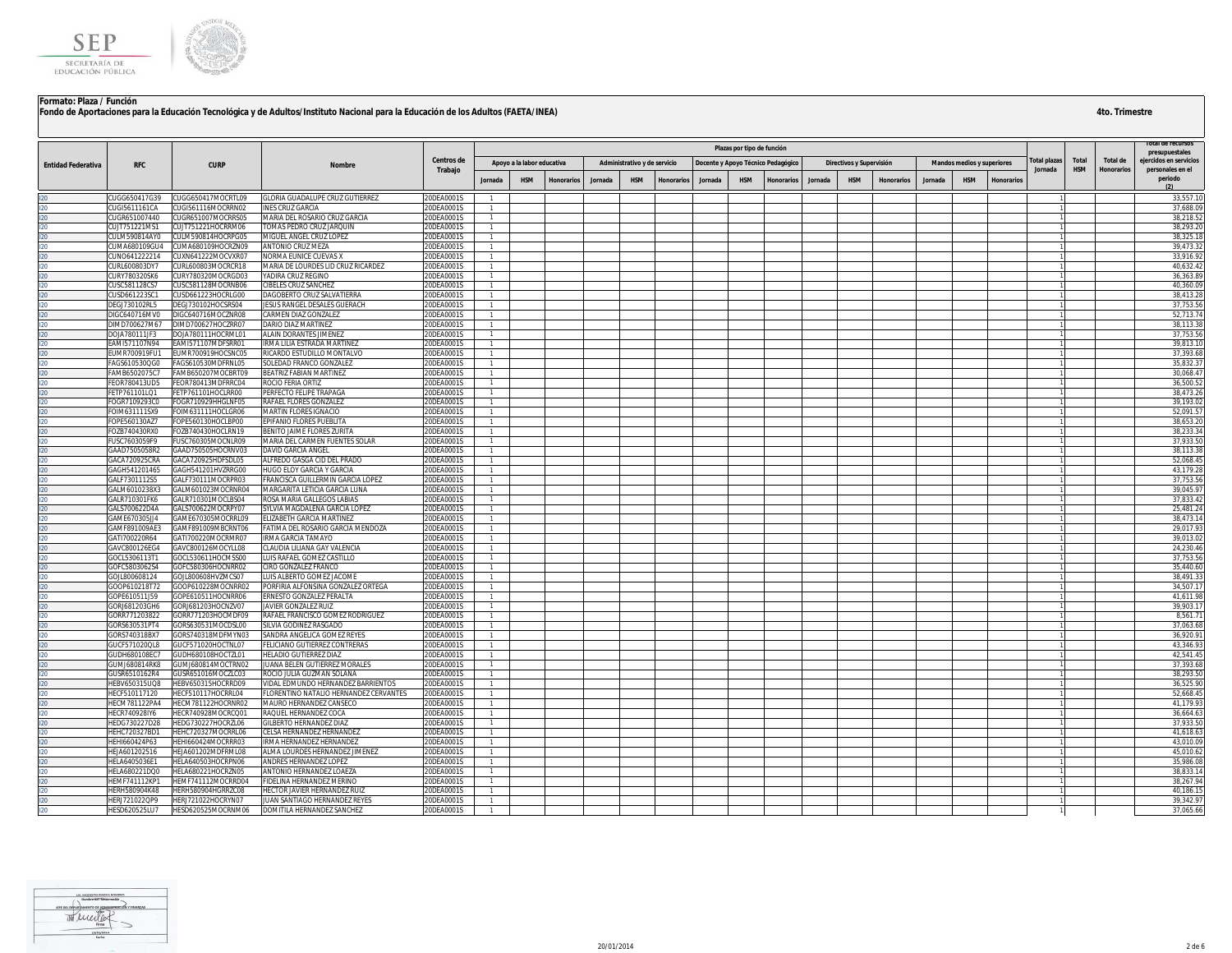

|                           |                                |                                          |                                                                  |                          |                                  |                            |                   |         |                              |                   |         |                            |                                    |         |                          |                   |         |                            |                   |                        |            |                   | otal de recurso                            |
|---------------------------|--------------------------------|------------------------------------------|------------------------------------------------------------------|--------------------------|----------------------------------|----------------------------|-------------------|---------|------------------------------|-------------------|---------|----------------------------|------------------------------------|---------|--------------------------|-------------------|---------|----------------------------|-------------------|------------------------|------------|-------------------|--------------------------------------------|
|                           |                                |                                          |                                                                  | Centros de               |                                  |                            |                   |         |                              |                   |         | Plazas por tipo de función |                                    |         |                          |                   |         |                            |                   |                        | Total      | Total de          | presupuestales                             |
| <b>Entidad Federativa</b> | <b>RFC</b>                     | <b>CURP</b>                              | Nombre                                                           | Trabajo                  |                                  | Apoyo a la labor educativa |                   |         | Administrativo y de servicio |                   |         |                            | Docente y Apoyo Técnico Pedagógico |         | Directivos y Supervisión |                   |         | Mandos medios y superiores |                   | otal plazas<br>Jornada | <b>HSM</b> | <b>Honorarios</b> | ejercidos en servicios<br>personales en el |
|                           |                                |                                          |                                                                  |                          | Jornada                          | <b>HSM</b>                 | <b>Honorarios</b> | Jornada | <b>HSM</b>                   | <b>Honorarios</b> | Jornada | <b>HSM</b>                 | <b>Honorarios</b>                  | Jornada | <b>HSM</b>               | <b>Honorarios</b> | Jornada | <b>HSM</b>                 | <b>Honorarios</b> |                        |            |                   | periodo                                    |
|                           | HESN780925235                  | HESN780925MBCRLR16                       | NORMA HERNANDEZ SOLIS                                            | 20DEA0001S               |                                  |                            |                   |         |                              |                   |         |                            |                                    |         |                          |                   |         |                            |                   |                        |            |                   | 32,977.25                                  |
|                           | HETC620302EK6                  | HETC620302HOCRLR04                       | <b>CRISTOBAL HERNANDEZ TOLEDO</b>                                | 20DEA0001S               |                                  |                            |                   |         |                              |                   |         |                            |                                    |         |                          |                   |         |                            |                   |                        |            |                   | 34.715.0                                   |
|                           | HEZF670206C56                  | HEZF670206HOCRRL06                       | ELIPE DE JESUS HEREDIA ZARATE                                    | 20DEA0001S               | $\overline{1}$                   |                            |                   |         |                              |                   |         |                            |                                    |         |                          |                   |         |                            |                   |                        |            |                   | 36,525.90                                  |
|                           | HISI610524T6A                  | HISI610524MOCPND02                       | IDALIA SONIA OLIVIA HIPOLITO SANTIAGO                            | 20DEA0001S               | $\overline{1}$                   |                            |                   |         |                              |                   |         |                            |                                    |         |                          |                   |         |                            |                   |                        |            |                   | 35,628.0                                   |
|                           | HUGJ740730HP7                  | HUGJ740730HOCRRN05                       | IUAN PABLO HURTADO GARCIA                                        | 20DEA0001S               |                                  |                            |                   |         |                              |                   |         |                            |                                    |         |                          |                   |         |                            |                   |                        |            |                   | 22,019.80                                  |
|                           | AOE570420U37                   | JAOE570420MOCRRL05                       | LIA JARQUIN ORTIZ                                                | 20DEA0001S               | $\overline{1}$                   |                            |                   |         |                              |                   |         |                            |                                    |         |                          |                   |         |                            |                   |                        |            |                   | 32,495.27                                  |
|                           | ASA531102HS5<br>JEMM770413CW5  | JASA531102MOCCNN00<br>JEMM770413HOCSJR00 | VARIA DE LOS ANGELES JACINTO SANTOS<br>MARGARITO DE JESUS MEJIA  | 20DEA0001S<br>20DEA0001S | $\overline{1}$                   |                            |                   |         |                              |                   |         |                            |                                    |         |                          |                   |         |                            |                   |                        |            |                   | 45.010.6<br>40,985.4                       |
|                           | IICE590225TP9                  | JICE590225MOCMBL06                       | LVIRA CECILIA JIMENEZ CABALLERO                                  | 20DEA0001S               | $\overline{1}$                   |                            |                   |         |                              |                   |         |                            |                                    |         |                          |                   |         |                            |                   |                        |            |                   | 26,533.1                                   |
|                           | ILN681122L83                   | JILN681122MOCMPR01                       | <b>VORMA ISABEL JIMENEZ LOPEZ</b>                                | 20DEA0001S               |                                  |                            |                   |         |                              |                   |         |                            |                                    |         |                          |                   |         |                            |                   |                        |            |                   | 52.151.2                                   |
|                           | IME5207231N4                   | JIME520723MOCMRL02                       | <b>ELDA JIMENEZ MORGAN</b>                                       | 20DEA0001S               | $\overline{1}$                   |                            |                   |         |                              |                   |         |                            |                                    |         |                          |                   |         |                            |                   |                        |            |                   | 38.548.3                                   |
|                           | JIPE670915175                  | JIPE670915MOCMCV00                       | VA MIRTHALA JIMENEZ PACHECO                                      | 20DEA0001S               | $\overline{1}$                   |                            |                   |         |                              |                   |         |                            |                                    |         |                          |                   |         |                            |                   |                        |            |                   | 37,513.62                                  |
|                           | <b>IPR770214DV3</b>            | IPR770214HOCMXB07                        | OBERTO JIMENEZ PIÑON                                             | 20DEA0001S               |                                  |                            |                   |         |                              |                   |         |                            |                                    |         |                          |                   |         |                            |                   |                        |            |                   | 37.573.6                                   |
|                           | UAJ450414JC1                   | JUAJ450414HOCRRS03                       | <b>USTINO JUAREZ ARAGON</b>                                      | 20DEA0001S               | -1                               |                            |                   |         |                              |                   |         |                            |                                    |         |                          |                   |         |                            |                   |                        |            |                   | 34.906.53                                  |
|                           | UPO750613A1A                   | JUPO750613HOCRCS06                       | OSVALDO ANTONIO JUAREZ PICHARDO                                  | 20DEA0001S               | $\overline{1}$                   |                            |                   |         |                              |                   |         |                            |                                    |         |                          |                   |         |                            |                   |                        |            |                   | 25,800.55                                  |
|                           | JUVA7606132K6                  | JUVA760613MOCRSN02                       | ANTONIA JUAREZ VASQUEZ                                           | 20DEA0001S               | $\overline{1}$                   |                            |                   |         |                              |                   |         |                            |                                    |         |                          |                   |         |                            |                   |                        |            |                   | 19,740.02                                  |
|                           | KAGX620119557                  | KXGA620119HYNNNL05                       | ALBERTO KANTUN GONZALEZ                                          | 20DEA0001S               |                                  |                            |                   |         |                              |                   |         |                            |                                    |         |                          |                   |         |                            |                   |                        |            |                   | 40,812.30                                  |
|                           | ADF830909T14<br>ECE540605AN2   | ADF830909HOCVRR09<br>ECE540605MOCNRL06   | ERNANDO ANTONIO LAVIN DUARTE                                     | 20DEA0001S<br>20DEA0001S | $\overline{1}$                   |                            |                   |         |                              |                   |         |                            |                                    |         |                          |                   |         |                            |                   |                        |            |                   | 17.123.42<br>25,176.52                     |
|                           | EMG860220FL6                   | EMG860220HOCYNL07                        | LOISA JOSEFINA LEON CRUZ<br><b>GILBERTO ARNULFO LEYVA MENDEZ</b> | 20DEA0001S               | $\overline{1}$                   |                            |                   |         |                              |                   |         |                            |                                    |         |                          |                   |         |                            |                   |                        |            |                   | 3,017.5                                    |
|                           | IEN6509218R7                   | EN650921HOCBSX04                         | <b>VOE LIBORIO ESCAMILLA</b>                                     | 20DEA0001S               |                                  |                            |                   |         |                              |                   |         |                            |                                    |         |                          |                   |         |                            |                   |                        |            |                   | 38,473.2                                   |
|                           | IMC740127RW4                   | IMC740127MOCNTC06                        | <b>ICLALI LINARES MATUS</b>                                      | 20DEA0001S               | $\overline{1}$                   |                            |                   |         |                              |                   |         |                            |                                    |         |                          |                   |         |                            |                   |                        |            |                   | 36,773.94                                  |
|                           | LIRJ550906JYA                  | IRI550906HOCMMR00                        | JORGE HUMBERTO LIMON RAMIREZ                                     | 20DEA0001S               | -1                               |                            |                   |         |                              |                   |         |                            |                                    |         |                          |                   |         |                            |                   |                        |            |                   | 35,528.46                                  |
|                           | LOAH641025SN2                  | LOAH641025HOCPNC08                       | HECTOR LOPEZ ANTONIO                                             | 20DEA0001S               |                                  |                            |                   |         |                              |                   |         |                            |                                    |         |                          |                   |         |                            |                   |                        |            |                   | 39,192.84                                  |
|                           | LOAR670604CT0                  | OAR670604MOCPNT05                        | RUTILIA LOPEZ ANTONIO                                            | 20DEA0001S               |                                  |                            |                   |         |                              |                   |         |                            |                                    |         |                          |                   |         |                            |                   |                        |            |                   | 37,206.0                                   |
|                           | LOCA681026FT9                  | XCA681026HOCPSL06                        | ALFREDO CARLOS LOPEZ CASTRO                                      | 20DEA0001S               | $\overline{1}$                   |                            |                   |         |                              |                   |         |                            |                                    |         |                          |                   |         |                            |                   |                        |            |                   | 38.113.3                                   |
|                           | LOCG650407U15                  | LOCG650407MOCPRD05                       | GUADALUPE LOPEZ CARRASCO                                         | 20DEA0001S               | $\overline{1}$                   |                            |                   |         |                              |                   |         |                            |                                    |         |                          |                   |         |                            |                   |                        |            |                   | 41.763.43                                  |
|                           | LOCH780529JC7                  | OCH780529HOCPRR03                        | <b>HIRAM LOPEZ CARRASCO</b>                                      | 20DEA0001S               |                                  |                            |                   |         |                              |                   |         |                            |                                    |         |                          |                   |         |                            |                   |                        |            |                   | 37.573.6                                   |
|                           | OGA6810026G2                   | .OGA681002HOCPRN09                       | ANDRES LOPEZ GARCIA                                              | 20DEA0001S               |                                  |                            |                   |         |                              |                   |         |                            |                                    |         |                          |                   |         |                            |                   |                        |            |                   | 39,372.90                                  |
|                           | LOGJ5909045I0                  | LOGJ590904HOCPMM07                       | JAIME LOPEZ GOMEZ                                                | 20DEA0001S               | $\overline{1}$                   |                            |                   |         |                              |                   |         |                            |                                    |         |                          |                   |         |                            |                   |                        |            |                   | 38.833.20                                  |
|                           | LOGJ6502272F3<br>LOGJ680624MYA | LOGJ650227HOCPLL02<br>.OGJ680624HOCPNN02 | JULIO CESAR LOPEZ GALVEZ<br>JUAN CARLOS LOPEZ GONZALEZ           | 20DEA0001S<br>20DEA0001S | $\overline{1}$<br>$\overline{1}$ |                            |                   |         |                              |                   |         |                            |                                    |         |                          |                   |         |                            |                   |                        |            |                   | 35,206.40<br>34,617.8                      |
|                           | .OGV710228F47                  | OGV710228HOCPNC05                        | <b>/ICTOR LOPEZ GUENDOLAIN</b>                                   | 20DEA0001S               |                                  |                            |                   |         |                              |                   |         |                            |                                    |         |                          |                   |         |                            |                   |                        |            |                   | 35,686.3                                   |
|                           | .OHB710520M68                  | OHB710520MFMDFPRT                        | BEATRIZ LOPEZ HERNANDEZ                                          | 20DEA0001S               |                                  |                            |                   |         |                              |                   |         |                            |                                    |         |                          |                   |         |                            |                   |                        |            |                   | 51,777.4                                   |
|                           | OHT671003KL7                   | LOHT671003MOCPRR02                       | TERESITA DE JESUS LOPEZ HERNANDEZ                                | 20DEA0001S               | $\overline{1}$                   |                            |                   |         |                              |                   |         |                            |                                    |         |                          |                   |         |                            |                   |                        |            |                   | 39,722.3                                   |
|                           | OHV7401254GA                   | OHV740125MOCPRR00                        | /IRGINIA LOPEZ HERNANDEZ                                         | 20DEA0001S               |                                  |                            |                   |         |                              |                   |         |                            |                                    |         |                          |                   |         |                            |                   |                        |            |                   | 38,293.32                                  |
|                           | OLA700424Q88                   | .OLA700424HOCPPL03                       | ALEJANDRO LOPEZ LOPEZ                                            | 20DEA0001S               |                                  |                            |                   |         |                              |                   |         |                            |                                    |         |                          |                   |         |                            |                   |                        |            |                   | 39.372.90                                  |
|                           | LOLR711207D61                  | LOLR711207MOCPSC08                       | ROCELIA LOPEZ LUIS                                               | 20DEA0001S               | $\overline{1}$                   |                            |                   |         |                              |                   |         |                            |                                    |         |                          |                   |         |                            |                   |                        |            |                   | 36,618.38                                  |
|                           | LOLT6312289C4                  | LOLT631228MOCPSF08                       | <b>FEOFILA LOPEZ LUIS</b>                                        | 20DEA0001S               | $\overline{1}$                   |                            |                   |         |                              |                   |         |                            |                                    |         |                          |                   |         |                            |                   |                        |            |                   | 39,732.78                                  |
|                           | LOMF6504039G1                  | LOMF650403MOCPJR07                       | RANCISCA OFELIA LOPEZ MEJIA                                      | 20DEA0001S               | $\overline{1}$                   |                            |                   |         |                              |                   |         |                            |                                    |         |                          |                   |         |                            |                   |                        |            |                   | 38,113.38                                  |
|                           | .00C700725679                  | .00C700725MOCPRL09                       | CLAUDIA DEL CARMEN LOPEZ OROZCO                                  | 20DEA0001S               |                                  |                            |                   |         |                              |                   |         |                            |                                    |         |                          |                   |         |                            |                   |                        |            |                   | 38.272.8                                   |
|                           | OOE720214D52                   | .OOE720214MOCPRR06                       | ERIKA PATRICIA LOPEZ OROZCO                                      | 20DEA0001S               | $\overline{1}$                   |                            |                   |         |                              |                   |         |                            |                                    |         |                          |                   |         |                            |                   |                        |            |                   | 33.447.1                                   |
|                           | OPD771101172<br>DRG610918UD7   | OPD771101HOCPNN01<br>ORG610918HOCPDN07   | DANIEL LOPEZ GARCIA PINO<br><b>ENARO LOPEZ RODRIGUEZ</b>         | 20DEA0001S<br>20DEA0001S |                                  |                            |                   |         |                              |                   |         |                            |                                    |         |                          |                   |         |                            |                   |                        |            |                   | 17,123.3<br>40.812.3                       |
|                           | ORM7604023L3                   | ORM760402HOCPJZ04                        | <b>MIZRAIM LOPEZ ROJAS</b>                                       | 20DEA0001S               |                                  |                            |                   |         |                              |                   |         |                            |                                    |         |                          |                   |         |                            |                   |                        |            |                   | 52.068.4                                   |
|                           | LOSE641115LZ7                  | LOSE641115MOCPNL01                       | LPIDIA LOPEZ SANTIAGO                                            | 20DEA0001S               | $\overline{1}$                   |                            |                   |         |                              |                   |         |                            |                                    |         |                          |                   |         |                            |                   |                        |            |                   | 39.838.33                                  |
|                           | LOST640114FJ9                  | LOST640114MOCPRR01                       | MARIA TERESA LOPEZ SORIANO                                       | 20DEA0001S               | $\overline{1}$                   |                            |                   |         |                              |                   |         |                            |                                    |         |                          |                   |         |                            |                   |                        |            |                   | 34, 342. 79                                |
|                           | LOVE741027LG9                  | LOVE741027HOCPLD04                       | <b>EDUARDO REY LOPEZ VILLAVICENCIO</b>                           | 20DEA0001S               |                                  |                            |                   |         |                              |                   |         |                            |                                    |         |                          |                   |         |                            |                   |                        |            |                   | 25,533.5                                   |
|                           | OVJ640412H41                   | OVJ640412MOCPSL00                        | JULIA LOPEZ VASQUEZ                                              | 20DEA0001S               | $\overline{1}$                   |                            |                   |         |                              |                   |         |                            |                                    |         |                          |                   |         |                            |                   |                        |            |                   | 37.888.5                                   |
|                           | LUGA5910015F6                  | LUGA591001HOCNRN02                       | ANGEL LUNA GARCIA                                                | 20DEA0001S               | $\overline{1}$                   |                            |                   |         |                              |                   |         |                            |                                    |         |                          |                   |         |                            |                   |                        |            |                   | 37,853.52                                  |
|                           | USS681111QD6                   | USS681111MOCSNY01                        | <b>SYLVIA VICTORIA LUIS SANTOS</b>                               | 20DEA0001S               |                                  |                            |                   |         |                              |                   |         |                            |                                    |         |                          |                   |         |                            |                   |                        |            |                   | 39,142.5                                   |
|                           | MACE610812JD7                  | MACE610812MOCTRL01                       | <b>LENA MATUS CRUZ</b>                                           | 20DEA0001S               |                                  |                            |                   |         |                              |                   |         |                            |                                    |         |                          |                   |         |                            |                   |                        |            |                   | 40,729.23                                  |
|                           | MACU540516K44                  | MACU540516HOCTYB00                       | <b>JBALDO MATIAS CAYETANO</b>                                    | 20DEA0001S               | $\overline{1}$                   |                            |                   |         |                              |                   |         |                            |                                    |         |                          |                   |         |                            |                   |                        |            |                   | 39,393.00                                  |
|                           | MAGD530225JB0                  | MAGD530225MOCNLL02                       | DALIA VICTORIA MANZANARES GIL                                    | 20DEA0001S               | $\overline{1}$                   |                            |                   |         |                              |                   |         |                            |                                    |         |                          |                   |         |                            |                   |                        |            |                   | 38.857.00<br>38,293.32                     |
|                           | MAGP710531ST2<br>MALC530727D52 | MAGP710531MOCRRT08<br>MALC530727HOCRSL07 | PETRONILA MARTINEZ GARCIA<br>CELESTINO MARTINEZ LUIS             | 20DEA0001S<br>20DEA0001S | $\overline{1}$                   |                            |                   |         |                              |                   |         |                            |                                    |         |                          |                   |         |                            |                   |                        |            |                   | 52,593.45                                  |
|                           | MALD570609T63                  | MALD570609MOCRPL05                       | <b>DALILA MARTINEZ LOPEZ</b>                                     | 20DEA0001S               | $\overline{1}$                   |                            |                   |         |                              |                   |         |                            |                                    |         |                          |                   |         |                            |                   |                        |            |                   | 34.931.8                                   |
|                           | MALN581029GV3                  | MALN581029HOCRPR05                       | NARCISO ELOY MARCIAL LOPEZ                                       | 20DEA0001S               | $\overline{1}$                   |                            |                   |         |                              |                   |         |                            |                                    |         |                          |                   |         |                            |                   |                        |            |                   | 39.325.18                                  |
|                           | MAMA6501036V4                  | MAMA650103HCSRNB06                       | ABEL MARTINEZ MUNDO                                              | 20DEA0001S               |                                  |                            |                   |         |                              |                   |         |                            |                                    |         |                          |                   |         |                            |                   |                        |            |                   | 37,065.66                                  |
|                           | MAMC6609242V3                  | MAMC660924MOCRRR06                       | AARIA DEL CARMEN MARTINEZ MARTINEZ                               | 20DEA0001S               |                                  |                            |                   |         |                              |                   |         |                            |                                    |         |                          |                   |         |                            |                   |                        |            |                   | 36.160.85                                  |
|                           | MAMX720608I93                  | MXME720608MOCRTS02                       | SPERANZA MARTINEZ MATUS                                          | 20DEA0001S               | $\overline{1}$                   |                            |                   |         |                              |                   |         |                            |                                    |         |                          |                   |         |                            |                   |                        |            |                   | 30.958.40                                  |
|                           | MAPC700724R58                  | MAPC700724MOCRRR08                       | <b>MARIA CRISTINA MARTINEZ PEREZ</b>                             | 20DEA0001S               | $\overline{1}$                   |                            |                   |         |                              |                   |         |                            |                                    |         |                          |                   |         |                            |                   |                        |            |                   | 40,252.96                                  |
|                           | MAPE6206013R5                  | MAXP620601HOCRXD07                       | PEDRO MARTINEZ X                                                 | 20DEA0001S               | $\overline{1}$                   |                            |                   |         |                              |                   |         |                            |                                    |         |                          |                   |         |                            |                   |                        |            |                   | 36,795.75                                  |
|                           | MAPF580215Q33                  | MAPF580215HOCRRS00                       | <b>AUSTINO MARTINEZ PEREZ</b>                                    | 20DEA0001S               |                                  |                            |                   |         |                              |                   |         |                            |                                    |         |                          |                   |         |                            |                   |                        |            |                   | 40,552.84                                  |

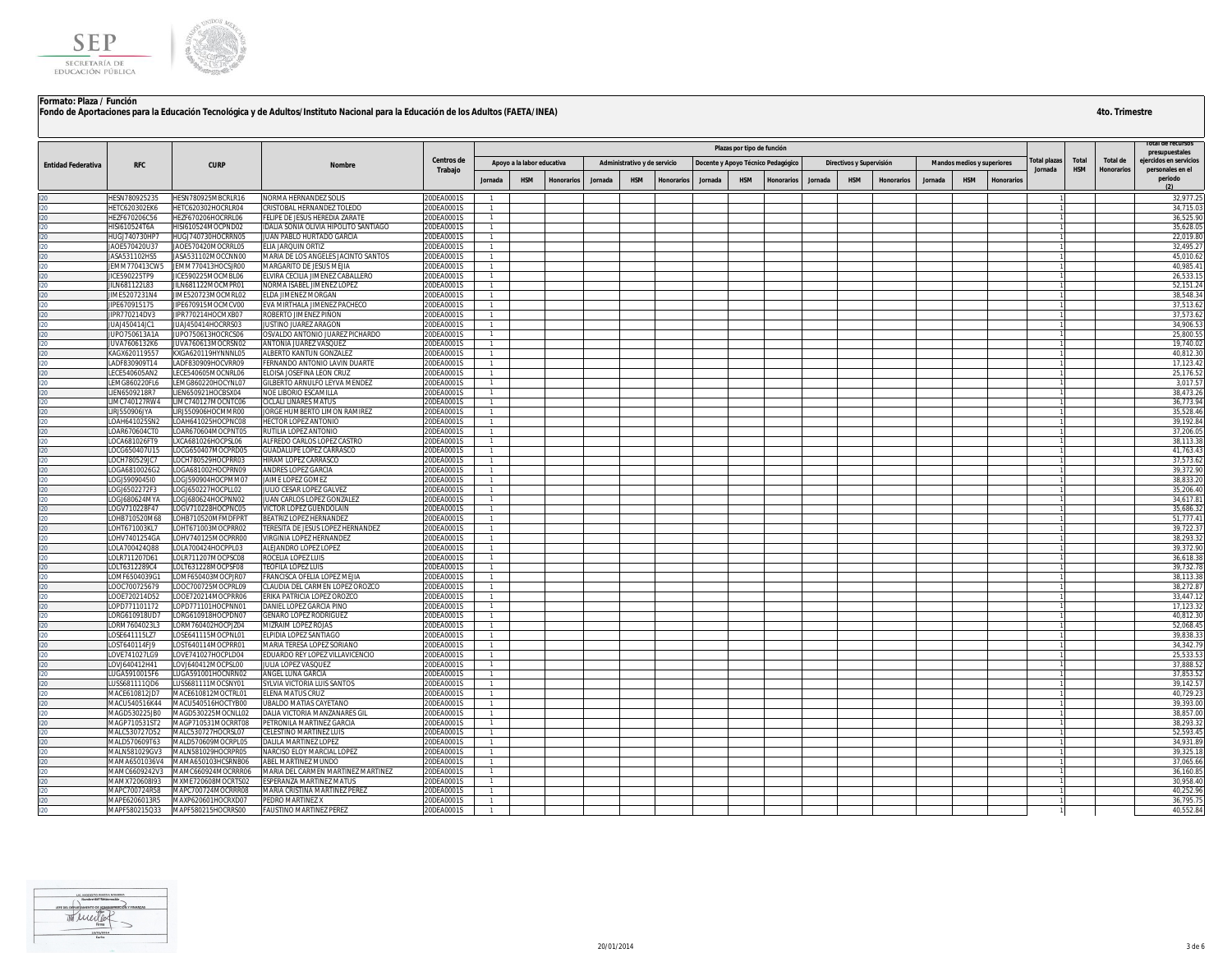

| Plazas por tipo de función<br>presupuestales<br><b>Centros de</b><br>otal plazas<br>Total<br>Total de<br>eiercidos en servicio<br>Apoyo a la labor educativa<br>Administrativo y de servicio<br>Docente y Apoyo Técnico Pedagógico<br>Directivos y Supervisión<br>Mandos medios y superiores<br><b>RFC</b><br><b>CURP</b><br><b>Entidad Federativa</b><br><b>Nombre</b><br><b>HSM</b><br>Trabajo<br>Jornada<br><b>Honorarios</b><br>personales en el<br>periodo<br><b>HSM</b><br>Jornada<br><b>HSM</b><br><b>HSM</b><br>Jornada<br><b>HSM</b><br><b>HSM</b><br>Jornada<br><b>Honorarios</b><br><b>Honorarios</b><br>Jornada<br><b>Honorarios</b><br><b>Honorarios</b><br>Jornada<br>Honorarios<br>(2)<br>MAPT670924MOCRRR09<br><b>TEREZA MARTINEZ PEREZ</b><br>20DEA0001S<br>38,653.20<br>MAPT670924LK2<br>MAOI 560814GK3<br>MAQL560814HOCRRS03<br>JOSE LUIS MARTINEZ QUIROZ<br>20DEA0001S<br>36.709.2<br>$\overline{1}$<br>37,933.50<br>$\overline{1}$<br>MARI780504T25<br>MARI780504HOCRSV08<br><b>IVAN MARTINEZ RIOS</b><br>20DEA0001S<br>38,653.2<br>MARS730806MF6<br>MARS730806HOCTDL04<br>SALVADOR ANGEL MATA RODRIGUEZ<br>20DEA0001S<br>120<br>RINIDAD VALENTINA MARTINEZ ROJAS<br>20DEA0001S<br>33.189.7<br>ART680521QJ3<br>MART680521MOCRJR01<br>$\mathbf{1}$<br>120<br>MASA821125HOCRLB04<br>ABEL MARTINEZ SALINAS<br>20DEA0001S<br>35,774.22<br>MASA8211255H7<br>$\mathbf{1}$<br>120<br>37,753.56<br>20DEA0001S<br>MASV6410089C0<br>MASV641008HOCRYC01<br>VICENTE MARTINEZ SAYNES<br>120<br>37.933.38<br>MEDJ630930RG6<br>MEDJ630930HOCRZR00<br>JERONIMO MANUEL MERINO DIAZ<br>20DEA0001S<br>120<br>MEFR840505JP4<br>RAFAELA MENDOZA FUENTES<br>20DEA0001S<br>25,870.1<br>MEFR840505MOCNNF07<br>$\overline{1}$<br>l20<br>l20<br>MEGV640826GG1<br>MEGV640826MOCSVR02<br><b>VIRGINIA DACIA MESTAS GUEVARA</b><br>20DEA0001S<br>39,192.96<br>$\mathbf{1}$<br>33,939.4<br>AURORA MERINO HERNANDEZ<br>20DEA0001S<br>$\mathbf{1}$<br>MEHA590212LB0<br>MEHA590212MOCRRR08<br>120<br>//EHA621215K68<br>MEHA621215HOCNRR01<br>ARTURO TOMAS MENDOZA HERNANDEZ<br>20DEA0001S<br>38,265.2<br>120<br>MEHG560423FD1<br>MEHG560423MDFNRR07<br>GEORGINA JULIA MENDEZ HERNANDEZ<br>20DEA0001S<br>52.368.45<br>$\overline{1}$<br>120<br>MELE740404JM6<br>MELE740404HOCLPR04<br>ERISEL OMAR MELCHOR LOPEZ<br>20DEA0001S<br>25,859.60<br>$\mathbf{1}$<br>120<br>38.968.63<br>MELR631203GX9<br>MELR631203HOCNPL01<br>RAUL ELISEO MENDOZA LOPEZ<br>20DEA0001S<br>120<br>MEMG500619699<br>MEMG500619HOCNRR03<br><b>GERVASIO MENDOZA MARTINEZ</b><br>20DEA0001S<br>40,960.20<br>120<br>35,626.2<br>//EMR6511251H5<br>MEMR651125HOCCNB09<br>RUBICEL MECOTT MONTERO<br>20DEA0001S<br><b>JESM7010201H1</b><br>MESM701020MOCNLR06<br><b>MARTHA ELENA MENDOZA SILVA</b><br>20DEA0001S<br>41,450.7<br>$\overline{1}$<br>120<br>26,693.83<br>MIMP821215BC6<br>20DEA0001S<br>MIMP821215HOCGRB01<br>PABLITO MIGUEL MARTINEZ<br>120<br>GUADALUPE MIRANDA TERAN<br>20DEA0001S<br>39.192.96<br>MITG661021CH3<br>MITG661021MOCRRD01<br>$\overline{1}$<br>120<br>30.608.00<br><b>MOGG820814NN5</b><br>MOGG820814MOCRMB07<br>GABRIELA ROSALBA MORALES GOMEZ<br>20DEA0001S<br>$\overline{1}$<br>120<br>33,557.10<br>MOHM621223UJ8<br>MOHM621223HOCRRN02<br>MANUEL MORGAN HERNANDEZ<br>20DEA0001S<br>$\mathbf{1}$<br>120<br>32,763.0<br>MOJA420415MA7<br>MOJA420415HOCRVN04<br>ANASTACIO CRISOFORO MORALES JAVIER<br>20DEA0001S<br><b>MOMR710104EP3</b><br>ROSA MADEL MONTAÑO MARTINEZ<br>20DEA0001S<br>36,166.0<br>MOMR710104MOCNRS02<br>120<br>MOSM630525QJ4<br>MOSM630525MOCNSR04<br>MARCELA MONTERROSA SOSA<br>20DEA0001S<br>43,211.3<br>$\mathbf{1}$<br>37,965.30<br>MOSR561221FU1<br>MOSR561221HOCRNB06<br>RUBEN MORALES SANCHEZ<br>20DEA0001S<br>$\mathbf{1}$<br>MOSY610331IY7<br>MOSY610331MOCRNL03<br><b>OLANDA MORALES SANCHEZ</b><br>20DEA0001S<br>39,529.09<br>$\overline{1}$<br>120<br>ODEA0001S<br>40.186.1<br><b>AUZA530105R5A</b><br>MUZA530105MOCRRM05<br>AMALIA SOLEDAD MURCIO ZARATE<br>$\overline{1}$<br>120<br>AUZJ560419IG8<br>MUZJ560419HOCRRS01<br><b>JUSTINO RENE MURCIO ZARATE</b><br>20DEA0001S<br>40.812.18<br>$\mathbf{1}$<br>VAAA5504088Z3<br>NAAA550408HOCVRL07<br>ALBERTO NAVA ARMENGOL<br>40,812.30<br>20DEA0001S<br>$\mathbf{1}$<br>36,660.80<br>NAGS6806277IA<br>NAGS680627MOCVRC07<br>SOCORRO NAVARRO GARCIA<br>20DEA0001S<br>120<br>NAJO820513M93<br>NAJO820513MOCRRB09<br>OBDULIA NARANJO JARQUIN<br>20DEA0001S<br>32,263.2<br>I20<br>I20<br>40,360.09<br><b>VOME570303EB1</b><br>NOME570303MOCLNV02<br>VELIA DEVORA NOLASCO MENDEZ<br>20DEA0001S<br>$\mathbf{1}$<br>37,933.50<br>DASL630910SA3<br>OASL630910HOCRNS07<br>UIS ANGEL ORDAZ SANTIAGO<br>20DEA0001S<br>120<br>30,353.23<br>DEMC691208V13<br>DEMC691208MOCJNN04<br>CONCEPCION AURORA OJEDA MENDEZ<br>20DEA0001S<br>$\mathbf{1}$<br>120<br>38.113.38<br>DERA58010634A<br>DERA580106MOCRMM16<br>AMELIA REINA ORTEGA RAMIREZ<br>20DEA0001S<br>$\overline{1}$<br>120<br>DIPJ690319IK2<br>20DEA0001S<br>37,633.62<br>OIPJ690319MOCRNS06<br>JOSEFA ORTIZ PANTOJA<br>$\mathbf{1}$<br>39,372.90<br>120<br>OIPL630211I76<br>OIPL630211MOCRRR00<br>LOURDES ORTIZ PEREZ<br>20DEA0001S<br>$\mathbf{1}$<br>l20<br>l20<br>35,506.30<br>DIRE5802056H6<br>OIRE580205HOCRBD09<br>EDUARDO FELIPE ORTIZ ROBLES<br>20DEA0001S<br>35,607.7<br>OCR650213L68<br>OOCR650213HOCRSB03<br>ROBERTO OROZCO CASTILLO<br>20DEA0001S<br>$\overline{1}$<br>I20<br>I20<br>OOL1721127MOCRPS05<br>20DEA0001S<br>38.293.3<br>OOLI721127RE9<br>ISELA OROZCO LOPEZ<br>$\mathbf{1}$<br>34,487.2<br>OORJ780525HOCSSR02<br>ORGE RICARDO OSORIO RASCON<br>20DEA0001S<br>OORJ780525SY7<br>120<br><b>ISABEL PASTOR CONTRERAS</b><br>0DEA0001S<br>34,189.7<br>ACI710506QF6<br>PACI710506MOCSNS03<br>120<br>AMF480530GR1<br>PAMF480530HOCCXR07<br>FERNANDO LUIS PACHECO MUÑOZ<br>20DEA0001S<br>41.129.71<br>$\mathbf{1}$<br>120<br>AML7306075K6<br>PAML730607HOCDLS00<br>JOSE LUIS PADILLA MILAN<br>20DEA0001S<br>37.933.50<br>$\mathbf{1}$<br>120<br>NELLY MINERVA PATIÑO PORRAS<br>29.848.56<br>PAPN7601148Z2<br>PAPN760114MOCTRL00<br>20DEA0001S<br>120<br>ARC800406ES5<br>PARC800406HOCCML00<br>CELSO PACHECO RAMIREZ<br>20DEA0001S<br>37.933.50<br>120<br>ECL551009399<br>PECL551009HOCXBS05<br>UIS JAIME PEÑA CABALLERO<br>20DEA0001S<br>52,068.4<br>$\mathbf{1}$<br>120<br>PEGA650720MOCRRZ09<br>36,885.72<br>EGA650720P30<br>AZALIA PEREZ GUERRA<br>20DEA0001S<br>$\overline{1}$<br>20DEA0001S<br>52,691.5<br>PEGL650921NC8<br>PEGL650921HOCRRS04<br>LUIS ARTURO PEREZ GARCIA<br>120<br>ROSA ELVA PEREZ HERNANDEZ<br>20DEA0001S<br>36,132.2<br>EHR670102NS8<br>PEHR670102MOCRRS06<br>120<br>ELP621007PX6<br>PELP621007HOCRPD07<br>PEDRO MARCOS PEREZ LOPEZ<br>20DEA0001S<br>39,372.90<br>$\mathbf{1}$<br>38,653.20<br>120<br>LUCIANO JULIAN PEREZ X<br>PELU6001079G5<br>PEXL600107HOCRXC02<br>20DEA0001S<br>$\mathbf{1}$<br>120<br>17.123.36<br>PEME8610131N8<br>PEME861013HOCXCR08<br>ERGI DANIEL PEÑA MACIEL<br>20DEA0001S<br>EPE620429G29<br>PEXP620429HOCRXD07<br>PEDRO PEREZ X<br>20DEA0001S<br>52,711.5<br>120<br>PESN780206KR8<br>PESN780206MOCRNR08<br><b>VORMA PEREZ SANCHEZ</b><br>20DEA0001S<br>51,777.8<br>$\mathbf{1}$<br>38,113.38<br>PICM561128GZ3<br>PICM561128MOCNSR03<br>MARISELA PINEDA CASTILLO<br>$\mathbf{1}$<br>20DEA0001S<br>47,596.42<br>IRM620327RA8<br>PIRM620327HOCNMD07<br>MODESTO PINEDA ROMERO<br>20DEA0001S<br>120<br>OCN690525Q68<br>NIDELVIA MARGARITA POOT CANUL<br>20DEA0001S<br>43,026.6<br>POCN690525MCCTND06<br>$\mathbf{1}$<br>OVV6309058X8<br>POVV630905MOCBLR10<br><b>IRGINIA SELIFLOR POBLANO VILLALOBOS</b><br>20DEA0001S<br>38.473.26<br>$\overline{1}$<br>20DEA0001S<br>37,573.62<br>RAAF6506115R3<br>RAAF650611MOCMZS03<br>FAUSTINA RAMIREZ AZCONA<br>$\mathbf{1}$<br>RAAM6703046T9<br>RAAM670304MOCMNN08<br>MANUELA RAMIREZ ANTONIO<br>20DEA0001S<br>39.552.84<br>RABA5711301BA<br>RABA571130MOCMRN02<br><b>ANDREA RAMOS BURGUET</b><br>20DEA0001S<br>36,242.2<br>120<br>RACA610804GA3 RACA610804HOCMSL01<br><b>ALBERTO RAMOS CASAS</b><br>20DEA0001S<br>39,552.84<br>$\overline{1}$ |  |  |  |  |  |  |  |  |  |  |  | LOTAL DE L'ECULSOS |
|------------------------------------------------------------------------------------------------------------------------------------------------------------------------------------------------------------------------------------------------------------------------------------------------------------------------------------------------------------------------------------------------------------------------------------------------------------------------------------------------------------------------------------------------------------------------------------------------------------------------------------------------------------------------------------------------------------------------------------------------------------------------------------------------------------------------------------------------------------------------------------------------------------------------------------------------------------------------------------------------------------------------------------------------------------------------------------------------------------------------------------------------------------------------------------------------------------------------------------------------------------------------------------------------------------------------------------------------------------------------------------------------------------------------------------------------------------------------------------------------------------------------------------------------------------------------------------------------------------------------------------------------------------------------------------------------------------------------------------------------------------------------------------------------------------------------------------------------------------------------------------------------------------------------------------------------------------------------------------------------------------------------------------------------------------------------------------------------------------------------------------------------------------------------------------------------------------------------------------------------------------------------------------------------------------------------------------------------------------------------------------------------------------------------------------------------------------------------------------------------------------------------------------------------------------------------------------------------------------------------------------------------------------------------------------------------------------------------------------------------------------------------------------------------------------------------------------------------------------------------------------------------------------------------------------------------------------------------------------------------------------------------------------------------------------------------------------------------------------------------------------------------------------------------------------------------------------------------------------------------------------------------------------------------------------------------------------------------------------------------------------------------------------------------------------------------------------------------------------------------------------------------------------------------------------------------------------------------------------------------------------------------------------------------------------------------------------------------------------------------------------------------------------------------------------------------------------------------------------------------------------------------------------------------------------------------------------------------------------------------------------------------------------------------------------------------------------------------------------------------------------------------------------------------------------------------------------------------------------------------------------------------------------------------------------------------------------------------------------------------------------------------------------------------------------------------------------------------------------------------------------------------------------------------------------------------------------------------------------------------------------------------------------------------------------------------------------------------------------------------------------------------------------------------------------------------------------------------------------------------------------------------------------------------------------------------------------------------------------------------------------------------------------------------------------------------------------------------------------------------------------------------------------------------------------------------------------------------------------------------------------------------------------------------------------------------------------------------------------------------------------------------------------------------------------------------------------------------------------------------------------------------------------------------------------------------------------------------------------------------------------------------------------------------------------------------------------------------------------------------------------------------------------------------------------------------------------------------------------------------------------------------------------------------------------------------------------------------------------------------------------------------------------------------------------------------------------------------------------------------------------------------------------------------------------------------------------------------------------------------------------------------------------------------------------------------------------------------------------------------------------------------------------------------------------------------------------------------------------------------------------------------------------------------------------------------------------------------------------------------------------------------------------------------------------------------------------------------------------------------------------------------------------------------------------------------------------------------------------------------------------------------------------------------------------------------------------------------------------------------------------------------------------------------------------------------------------------------------------------------------------------------------------------------------------------------------------------------------------------------------------------------------------------------------------------------------------------------------------------------------------------------------------------------------------------------------------------------------------------------------------------------------------------------------------------------------------------------------------------------------------------------------------------------------------------------------------------------------------------------------------------------------------------------------------------------------------------------------------------------------------------------------------------------------------------------------------------------------------------------------------------------------------------------------------------|--|--|--|--|--|--|--|--|--|--|--|--------------------|
|                                                                                                                                                                                                                                                                                                                                                                                                                                                                                                                                                                                                                                                                                                                                                                                                                                                                                                                                                                                                                                                                                                                                                                                                                                                                                                                                                                                                                                                                                                                                                                                                                                                                                                                                                                                                                                                                                                                                                                                                                                                                                                                                                                                                                                                                                                                                                                                                                                                                                                                                                                                                                                                                                                                                                                                                                                                                                                                                                                                                                                                                                                                                                                                                                                                                                                                                                                                                                                                                                                                                                                                                                                                                                                                                                                                                                                                                                                                                                                                                                                                                                                                                                                                                                                                                                                                                                                                                                                                                                                                                                                                                                                                                                                                                                                                                                                                                                                                                                                                                                                                                                                                                                                                                                                                                                                                                                                                                                                                                                                                                                                                                                                                                                                                                                                                                                                                                                                                                                                                                                                                                                                                                                                                                                                                                                                                                                                                                                                                                                                                                                                                                                                                                                                                                                                                                                                                                                                                                                                                                                                                                                                                                                                                                                                                                                                                                                                                                                                                                                                                                                                                                                                                                                                                                                                                                                                                                                                                                                                                                                                                                  |  |  |  |  |  |  |  |  |  |  |  |                    |
|                                                                                                                                                                                                                                                                                                                                                                                                                                                                                                                                                                                                                                                                                                                                                                                                                                                                                                                                                                                                                                                                                                                                                                                                                                                                                                                                                                                                                                                                                                                                                                                                                                                                                                                                                                                                                                                                                                                                                                                                                                                                                                                                                                                                                                                                                                                                                                                                                                                                                                                                                                                                                                                                                                                                                                                                                                                                                                                                                                                                                                                                                                                                                                                                                                                                                                                                                                                                                                                                                                                                                                                                                                                                                                                                                                                                                                                                                                                                                                                                                                                                                                                                                                                                                                                                                                                                                                                                                                                                                                                                                                                                                                                                                                                                                                                                                                                                                                                                                                                                                                                                                                                                                                                                                                                                                                                                                                                                                                                                                                                                                                                                                                                                                                                                                                                                                                                                                                                                                                                                                                                                                                                                                                                                                                                                                                                                                                                                                                                                                                                                                                                                                                                                                                                                                                                                                                                                                                                                                                                                                                                                                                                                                                                                                                                                                                                                                                                                                                                                                                                                                                                                                                                                                                                                                                                                                                                                                                                                                                                                                                                                  |  |  |  |  |  |  |  |  |  |  |  |                    |
|                                                                                                                                                                                                                                                                                                                                                                                                                                                                                                                                                                                                                                                                                                                                                                                                                                                                                                                                                                                                                                                                                                                                                                                                                                                                                                                                                                                                                                                                                                                                                                                                                                                                                                                                                                                                                                                                                                                                                                                                                                                                                                                                                                                                                                                                                                                                                                                                                                                                                                                                                                                                                                                                                                                                                                                                                                                                                                                                                                                                                                                                                                                                                                                                                                                                                                                                                                                                                                                                                                                                                                                                                                                                                                                                                                                                                                                                                                                                                                                                                                                                                                                                                                                                                                                                                                                                                                                                                                                                                                                                                                                                                                                                                                                                                                                                                                                                                                                                                                                                                                                                                                                                                                                                                                                                                                                                                                                                                                                                                                                                                                                                                                                                                                                                                                                                                                                                                                                                                                                                                                                                                                                                                                                                                                                                                                                                                                                                                                                                                                                                                                                                                                                                                                                                                                                                                                                                                                                                                                                                                                                                                                                                                                                                                                                                                                                                                                                                                                                                                                                                                                                                                                                                                                                                                                                                                                                                                                                                                                                                                                                                  |  |  |  |  |  |  |  |  |  |  |  |                    |
|                                                                                                                                                                                                                                                                                                                                                                                                                                                                                                                                                                                                                                                                                                                                                                                                                                                                                                                                                                                                                                                                                                                                                                                                                                                                                                                                                                                                                                                                                                                                                                                                                                                                                                                                                                                                                                                                                                                                                                                                                                                                                                                                                                                                                                                                                                                                                                                                                                                                                                                                                                                                                                                                                                                                                                                                                                                                                                                                                                                                                                                                                                                                                                                                                                                                                                                                                                                                                                                                                                                                                                                                                                                                                                                                                                                                                                                                                                                                                                                                                                                                                                                                                                                                                                                                                                                                                                                                                                                                                                                                                                                                                                                                                                                                                                                                                                                                                                                                                                                                                                                                                                                                                                                                                                                                                                                                                                                                                                                                                                                                                                                                                                                                                                                                                                                                                                                                                                                                                                                                                                                                                                                                                                                                                                                                                                                                                                                                                                                                                                                                                                                                                                                                                                                                                                                                                                                                                                                                                                                                                                                                                                                                                                                                                                                                                                                                                                                                                                                                                                                                                                                                                                                                                                                                                                                                                                                                                                                                                                                                                                                                  |  |  |  |  |  |  |  |  |  |  |  |                    |
|                                                                                                                                                                                                                                                                                                                                                                                                                                                                                                                                                                                                                                                                                                                                                                                                                                                                                                                                                                                                                                                                                                                                                                                                                                                                                                                                                                                                                                                                                                                                                                                                                                                                                                                                                                                                                                                                                                                                                                                                                                                                                                                                                                                                                                                                                                                                                                                                                                                                                                                                                                                                                                                                                                                                                                                                                                                                                                                                                                                                                                                                                                                                                                                                                                                                                                                                                                                                                                                                                                                                                                                                                                                                                                                                                                                                                                                                                                                                                                                                                                                                                                                                                                                                                                                                                                                                                                                                                                                                                                                                                                                                                                                                                                                                                                                                                                                                                                                                                                                                                                                                                                                                                                                                                                                                                                                                                                                                                                                                                                                                                                                                                                                                                                                                                                                                                                                                                                                                                                                                                                                                                                                                                                                                                                                                                                                                                                                                                                                                                                                                                                                                                                                                                                                                                                                                                                                                                                                                                                                                                                                                                                                                                                                                                                                                                                                                                                                                                                                                                                                                                                                                                                                                                                                                                                                                                                                                                                                                                                                                                                                                  |  |  |  |  |  |  |  |  |  |  |  |                    |
|                                                                                                                                                                                                                                                                                                                                                                                                                                                                                                                                                                                                                                                                                                                                                                                                                                                                                                                                                                                                                                                                                                                                                                                                                                                                                                                                                                                                                                                                                                                                                                                                                                                                                                                                                                                                                                                                                                                                                                                                                                                                                                                                                                                                                                                                                                                                                                                                                                                                                                                                                                                                                                                                                                                                                                                                                                                                                                                                                                                                                                                                                                                                                                                                                                                                                                                                                                                                                                                                                                                                                                                                                                                                                                                                                                                                                                                                                                                                                                                                                                                                                                                                                                                                                                                                                                                                                                                                                                                                                                                                                                                                                                                                                                                                                                                                                                                                                                                                                                                                                                                                                                                                                                                                                                                                                                                                                                                                                                                                                                                                                                                                                                                                                                                                                                                                                                                                                                                                                                                                                                                                                                                                                                                                                                                                                                                                                                                                                                                                                                                                                                                                                                                                                                                                                                                                                                                                                                                                                                                                                                                                                                                                                                                                                                                                                                                                                                                                                                                                                                                                                                                                                                                                                                                                                                                                                                                                                                                                                                                                                                                                  |  |  |  |  |  |  |  |  |  |  |  |                    |
|                                                                                                                                                                                                                                                                                                                                                                                                                                                                                                                                                                                                                                                                                                                                                                                                                                                                                                                                                                                                                                                                                                                                                                                                                                                                                                                                                                                                                                                                                                                                                                                                                                                                                                                                                                                                                                                                                                                                                                                                                                                                                                                                                                                                                                                                                                                                                                                                                                                                                                                                                                                                                                                                                                                                                                                                                                                                                                                                                                                                                                                                                                                                                                                                                                                                                                                                                                                                                                                                                                                                                                                                                                                                                                                                                                                                                                                                                                                                                                                                                                                                                                                                                                                                                                                                                                                                                                                                                                                                                                                                                                                                                                                                                                                                                                                                                                                                                                                                                                                                                                                                                                                                                                                                                                                                                                                                                                                                                                                                                                                                                                                                                                                                                                                                                                                                                                                                                                                                                                                                                                                                                                                                                                                                                                                                                                                                                                                                                                                                                                                                                                                                                                                                                                                                                                                                                                                                                                                                                                                                                                                                                                                                                                                                                                                                                                                                                                                                                                                                                                                                                                                                                                                                                                                                                                                                                                                                                                                                                                                                                                                                  |  |  |  |  |  |  |  |  |  |  |  |                    |
|                                                                                                                                                                                                                                                                                                                                                                                                                                                                                                                                                                                                                                                                                                                                                                                                                                                                                                                                                                                                                                                                                                                                                                                                                                                                                                                                                                                                                                                                                                                                                                                                                                                                                                                                                                                                                                                                                                                                                                                                                                                                                                                                                                                                                                                                                                                                                                                                                                                                                                                                                                                                                                                                                                                                                                                                                                                                                                                                                                                                                                                                                                                                                                                                                                                                                                                                                                                                                                                                                                                                                                                                                                                                                                                                                                                                                                                                                                                                                                                                                                                                                                                                                                                                                                                                                                                                                                                                                                                                                                                                                                                                                                                                                                                                                                                                                                                                                                                                                                                                                                                                                                                                                                                                                                                                                                                                                                                                                                                                                                                                                                                                                                                                                                                                                                                                                                                                                                                                                                                                                                                                                                                                                                                                                                                                                                                                                                                                                                                                                                                                                                                                                                                                                                                                                                                                                                                                                                                                                                                                                                                                                                                                                                                                                                                                                                                                                                                                                                                                                                                                                                                                                                                                                                                                                                                                                                                                                                                                                                                                                                                                  |  |  |  |  |  |  |  |  |  |  |  |                    |
|                                                                                                                                                                                                                                                                                                                                                                                                                                                                                                                                                                                                                                                                                                                                                                                                                                                                                                                                                                                                                                                                                                                                                                                                                                                                                                                                                                                                                                                                                                                                                                                                                                                                                                                                                                                                                                                                                                                                                                                                                                                                                                                                                                                                                                                                                                                                                                                                                                                                                                                                                                                                                                                                                                                                                                                                                                                                                                                                                                                                                                                                                                                                                                                                                                                                                                                                                                                                                                                                                                                                                                                                                                                                                                                                                                                                                                                                                                                                                                                                                                                                                                                                                                                                                                                                                                                                                                                                                                                                                                                                                                                                                                                                                                                                                                                                                                                                                                                                                                                                                                                                                                                                                                                                                                                                                                                                                                                                                                                                                                                                                                                                                                                                                                                                                                                                                                                                                                                                                                                                                                                                                                                                                                                                                                                                                                                                                                                                                                                                                                                                                                                                                                                                                                                                                                                                                                                                                                                                                                                                                                                                                                                                                                                                                                                                                                                                                                                                                                                                                                                                                                                                                                                                                                                                                                                                                                                                                                                                                                                                                                                                  |  |  |  |  |  |  |  |  |  |  |  |                    |
|                                                                                                                                                                                                                                                                                                                                                                                                                                                                                                                                                                                                                                                                                                                                                                                                                                                                                                                                                                                                                                                                                                                                                                                                                                                                                                                                                                                                                                                                                                                                                                                                                                                                                                                                                                                                                                                                                                                                                                                                                                                                                                                                                                                                                                                                                                                                                                                                                                                                                                                                                                                                                                                                                                                                                                                                                                                                                                                                                                                                                                                                                                                                                                                                                                                                                                                                                                                                                                                                                                                                                                                                                                                                                                                                                                                                                                                                                                                                                                                                                                                                                                                                                                                                                                                                                                                                                                                                                                                                                                                                                                                                                                                                                                                                                                                                                                                                                                                                                                                                                                                                                                                                                                                                                                                                                                                                                                                                                                                                                                                                                                                                                                                                                                                                                                                                                                                                                                                                                                                                                                                                                                                                                                                                                                                                                                                                                                                                                                                                                                                                                                                                                                                                                                                                                                                                                                                                                                                                                                                                                                                                                                                                                                                                                                                                                                                                                                                                                                                                                                                                                                                                                                                                                                                                                                                                                                                                                                                                                                                                                                                                  |  |  |  |  |  |  |  |  |  |  |  |                    |
|                                                                                                                                                                                                                                                                                                                                                                                                                                                                                                                                                                                                                                                                                                                                                                                                                                                                                                                                                                                                                                                                                                                                                                                                                                                                                                                                                                                                                                                                                                                                                                                                                                                                                                                                                                                                                                                                                                                                                                                                                                                                                                                                                                                                                                                                                                                                                                                                                                                                                                                                                                                                                                                                                                                                                                                                                                                                                                                                                                                                                                                                                                                                                                                                                                                                                                                                                                                                                                                                                                                                                                                                                                                                                                                                                                                                                                                                                                                                                                                                                                                                                                                                                                                                                                                                                                                                                                                                                                                                                                                                                                                                                                                                                                                                                                                                                                                                                                                                                                                                                                                                                                                                                                                                                                                                                                                                                                                                                                                                                                                                                                                                                                                                                                                                                                                                                                                                                                                                                                                                                                                                                                                                                                                                                                                                                                                                                                                                                                                                                                                                                                                                                                                                                                                                                                                                                                                                                                                                                                                                                                                                                                                                                                                                                                                                                                                                                                                                                                                                                                                                                                                                                                                                                                                                                                                                                                                                                                                                                                                                                                                                  |  |  |  |  |  |  |  |  |  |  |  |                    |
|                                                                                                                                                                                                                                                                                                                                                                                                                                                                                                                                                                                                                                                                                                                                                                                                                                                                                                                                                                                                                                                                                                                                                                                                                                                                                                                                                                                                                                                                                                                                                                                                                                                                                                                                                                                                                                                                                                                                                                                                                                                                                                                                                                                                                                                                                                                                                                                                                                                                                                                                                                                                                                                                                                                                                                                                                                                                                                                                                                                                                                                                                                                                                                                                                                                                                                                                                                                                                                                                                                                                                                                                                                                                                                                                                                                                                                                                                                                                                                                                                                                                                                                                                                                                                                                                                                                                                                                                                                                                                                                                                                                                                                                                                                                                                                                                                                                                                                                                                                                                                                                                                                                                                                                                                                                                                                                                                                                                                                                                                                                                                                                                                                                                                                                                                                                                                                                                                                                                                                                                                                                                                                                                                                                                                                                                                                                                                                                                                                                                                                                                                                                                                                                                                                                                                                                                                                                                                                                                                                                                                                                                                                                                                                                                                                                                                                                                                                                                                                                                                                                                                                                                                                                                                                                                                                                                                                                                                                                                                                                                                                                                  |  |  |  |  |  |  |  |  |  |  |  |                    |
|                                                                                                                                                                                                                                                                                                                                                                                                                                                                                                                                                                                                                                                                                                                                                                                                                                                                                                                                                                                                                                                                                                                                                                                                                                                                                                                                                                                                                                                                                                                                                                                                                                                                                                                                                                                                                                                                                                                                                                                                                                                                                                                                                                                                                                                                                                                                                                                                                                                                                                                                                                                                                                                                                                                                                                                                                                                                                                                                                                                                                                                                                                                                                                                                                                                                                                                                                                                                                                                                                                                                                                                                                                                                                                                                                                                                                                                                                                                                                                                                                                                                                                                                                                                                                                                                                                                                                                                                                                                                                                                                                                                                                                                                                                                                                                                                                                                                                                                                                                                                                                                                                                                                                                                                                                                                                                                                                                                                                                                                                                                                                                                                                                                                                                                                                                                                                                                                                                                                                                                                                                                                                                                                                                                                                                                                                                                                                                                                                                                                                                                                                                                                                                                                                                                                                                                                                                                                                                                                                                                                                                                                                                                                                                                                                                                                                                                                                                                                                                                                                                                                                                                                                                                                                                                                                                                                                                                                                                                                                                                                                                                                  |  |  |  |  |  |  |  |  |  |  |  |                    |
|                                                                                                                                                                                                                                                                                                                                                                                                                                                                                                                                                                                                                                                                                                                                                                                                                                                                                                                                                                                                                                                                                                                                                                                                                                                                                                                                                                                                                                                                                                                                                                                                                                                                                                                                                                                                                                                                                                                                                                                                                                                                                                                                                                                                                                                                                                                                                                                                                                                                                                                                                                                                                                                                                                                                                                                                                                                                                                                                                                                                                                                                                                                                                                                                                                                                                                                                                                                                                                                                                                                                                                                                                                                                                                                                                                                                                                                                                                                                                                                                                                                                                                                                                                                                                                                                                                                                                                                                                                                                                                                                                                                                                                                                                                                                                                                                                                                                                                                                                                                                                                                                                                                                                                                                                                                                                                                                                                                                                                                                                                                                                                                                                                                                                                                                                                                                                                                                                                                                                                                                                                                                                                                                                                                                                                                                                                                                                                                                                                                                                                                                                                                                                                                                                                                                                                                                                                                                                                                                                                                                                                                                                                                                                                                                                                                                                                                                                                                                                                                                                                                                                                                                                                                                                                                                                                                                                                                                                                                                                                                                                                                                  |  |  |  |  |  |  |  |  |  |  |  |                    |
|                                                                                                                                                                                                                                                                                                                                                                                                                                                                                                                                                                                                                                                                                                                                                                                                                                                                                                                                                                                                                                                                                                                                                                                                                                                                                                                                                                                                                                                                                                                                                                                                                                                                                                                                                                                                                                                                                                                                                                                                                                                                                                                                                                                                                                                                                                                                                                                                                                                                                                                                                                                                                                                                                                                                                                                                                                                                                                                                                                                                                                                                                                                                                                                                                                                                                                                                                                                                                                                                                                                                                                                                                                                                                                                                                                                                                                                                                                                                                                                                                                                                                                                                                                                                                                                                                                                                                                                                                                                                                                                                                                                                                                                                                                                                                                                                                                                                                                                                                                                                                                                                                                                                                                                                                                                                                                                                                                                                                                                                                                                                                                                                                                                                                                                                                                                                                                                                                                                                                                                                                                                                                                                                                                                                                                                                                                                                                                                                                                                                                                                                                                                                                                                                                                                                                                                                                                                                                                                                                                                                                                                                                                                                                                                                                                                                                                                                                                                                                                                                                                                                                                                                                                                                                                                                                                                                                                                                                                                                                                                                                                                                  |  |  |  |  |  |  |  |  |  |  |  |                    |
|                                                                                                                                                                                                                                                                                                                                                                                                                                                                                                                                                                                                                                                                                                                                                                                                                                                                                                                                                                                                                                                                                                                                                                                                                                                                                                                                                                                                                                                                                                                                                                                                                                                                                                                                                                                                                                                                                                                                                                                                                                                                                                                                                                                                                                                                                                                                                                                                                                                                                                                                                                                                                                                                                                                                                                                                                                                                                                                                                                                                                                                                                                                                                                                                                                                                                                                                                                                                                                                                                                                                                                                                                                                                                                                                                                                                                                                                                                                                                                                                                                                                                                                                                                                                                                                                                                                                                                                                                                                                                                                                                                                                                                                                                                                                                                                                                                                                                                                                                                                                                                                                                                                                                                                                                                                                                                                                                                                                                                                                                                                                                                                                                                                                                                                                                                                                                                                                                                                                                                                                                                                                                                                                                                                                                                                                                                                                                                                                                                                                                                                                                                                                                                                                                                                                                                                                                                                                                                                                                                                                                                                                                                                                                                                                                                                                                                                                                                                                                                                                                                                                                                                                                                                                                                                                                                                                                                                                                                                                                                                                                                                                  |  |  |  |  |  |  |  |  |  |  |  |                    |
|                                                                                                                                                                                                                                                                                                                                                                                                                                                                                                                                                                                                                                                                                                                                                                                                                                                                                                                                                                                                                                                                                                                                                                                                                                                                                                                                                                                                                                                                                                                                                                                                                                                                                                                                                                                                                                                                                                                                                                                                                                                                                                                                                                                                                                                                                                                                                                                                                                                                                                                                                                                                                                                                                                                                                                                                                                                                                                                                                                                                                                                                                                                                                                                                                                                                                                                                                                                                                                                                                                                                                                                                                                                                                                                                                                                                                                                                                                                                                                                                                                                                                                                                                                                                                                                                                                                                                                                                                                                                                                                                                                                                                                                                                                                                                                                                                                                                                                                                                                                                                                                                                                                                                                                                                                                                                                                                                                                                                                                                                                                                                                                                                                                                                                                                                                                                                                                                                                                                                                                                                                                                                                                                                                                                                                                                                                                                                                                                                                                                                                                                                                                                                                                                                                                                                                                                                                                                                                                                                                                                                                                                                                                                                                                                                                                                                                                                                                                                                                                                                                                                                                                                                                                                                                                                                                                                                                                                                                                                                                                                                                                                  |  |  |  |  |  |  |  |  |  |  |  |                    |
|                                                                                                                                                                                                                                                                                                                                                                                                                                                                                                                                                                                                                                                                                                                                                                                                                                                                                                                                                                                                                                                                                                                                                                                                                                                                                                                                                                                                                                                                                                                                                                                                                                                                                                                                                                                                                                                                                                                                                                                                                                                                                                                                                                                                                                                                                                                                                                                                                                                                                                                                                                                                                                                                                                                                                                                                                                                                                                                                                                                                                                                                                                                                                                                                                                                                                                                                                                                                                                                                                                                                                                                                                                                                                                                                                                                                                                                                                                                                                                                                                                                                                                                                                                                                                                                                                                                                                                                                                                                                                                                                                                                                                                                                                                                                                                                                                                                                                                                                                                                                                                                                                                                                                                                                                                                                                                                                                                                                                                                                                                                                                                                                                                                                                                                                                                                                                                                                                                                                                                                                                                                                                                                                                                                                                                                                                                                                                                                                                                                                                                                                                                                                                                                                                                                                                                                                                                                                                                                                                                                                                                                                                                                                                                                                                                                                                                                                                                                                                                                                                                                                                                                                                                                                                                                                                                                                                                                                                                                                                                                                                                                                  |  |  |  |  |  |  |  |  |  |  |  |                    |
|                                                                                                                                                                                                                                                                                                                                                                                                                                                                                                                                                                                                                                                                                                                                                                                                                                                                                                                                                                                                                                                                                                                                                                                                                                                                                                                                                                                                                                                                                                                                                                                                                                                                                                                                                                                                                                                                                                                                                                                                                                                                                                                                                                                                                                                                                                                                                                                                                                                                                                                                                                                                                                                                                                                                                                                                                                                                                                                                                                                                                                                                                                                                                                                                                                                                                                                                                                                                                                                                                                                                                                                                                                                                                                                                                                                                                                                                                                                                                                                                                                                                                                                                                                                                                                                                                                                                                                                                                                                                                                                                                                                                                                                                                                                                                                                                                                                                                                                                                                                                                                                                                                                                                                                                                                                                                                                                                                                                                                                                                                                                                                                                                                                                                                                                                                                                                                                                                                                                                                                                                                                                                                                                                                                                                                                                                                                                                                                                                                                                                                                                                                                                                                                                                                                                                                                                                                                                                                                                                                                                                                                                                                                                                                                                                                                                                                                                                                                                                                                                                                                                                                                                                                                                                                                                                                                                                                                                                                                                                                                                                                                                  |  |  |  |  |  |  |  |  |  |  |  |                    |
|                                                                                                                                                                                                                                                                                                                                                                                                                                                                                                                                                                                                                                                                                                                                                                                                                                                                                                                                                                                                                                                                                                                                                                                                                                                                                                                                                                                                                                                                                                                                                                                                                                                                                                                                                                                                                                                                                                                                                                                                                                                                                                                                                                                                                                                                                                                                                                                                                                                                                                                                                                                                                                                                                                                                                                                                                                                                                                                                                                                                                                                                                                                                                                                                                                                                                                                                                                                                                                                                                                                                                                                                                                                                                                                                                                                                                                                                                                                                                                                                                                                                                                                                                                                                                                                                                                                                                                                                                                                                                                                                                                                                                                                                                                                                                                                                                                                                                                                                                                                                                                                                                                                                                                                                                                                                                                                                                                                                                                                                                                                                                                                                                                                                                                                                                                                                                                                                                                                                                                                                                                                                                                                                                                                                                                                                                                                                                                                                                                                                                                                                                                                                                                                                                                                                                                                                                                                                                                                                                                                                                                                                                                                                                                                                                                                                                                                                                                                                                                                                                                                                                                                                                                                                                                                                                                                                                                                                                                                                                                                                                                                                  |  |  |  |  |  |  |  |  |  |  |  |                    |
|                                                                                                                                                                                                                                                                                                                                                                                                                                                                                                                                                                                                                                                                                                                                                                                                                                                                                                                                                                                                                                                                                                                                                                                                                                                                                                                                                                                                                                                                                                                                                                                                                                                                                                                                                                                                                                                                                                                                                                                                                                                                                                                                                                                                                                                                                                                                                                                                                                                                                                                                                                                                                                                                                                                                                                                                                                                                                                                                                                                                                                                                                                                                                                                                                                                                                                                                                                                                                                                                                                                                                                                                                                                                                                                                                                                                                                                                                                                                                                                                                                                                                                                                                                                                                                                                                                                                                                                                                                                                                                                                                                                                                                                                                                                                                                                                                                                                                                                                                                                                                                                                                                                                                                                                                                                                                                                                                                                                                                                                                                                                                                                                                                                                                                                                                                                                                                                                                                                                                                                                                                                                                                                                                                                                                                                                                                                                                                                                                                                                                                                                                                                                                                                                                                                                                                                                                                                                                                                                                                                                                                                                                                                                                                                                                                                                                                                                                                                                                                                                                                                                                                                                                                                                                                                                                                                                                                                                                                                                                                                                                                                                  |  |  |  |  |  |  |  |  |  |  |  |                    |
|                                                                                                                                                                                                                                                                                                                                                                                                                                                                                                                                                                                                                                                                                                                                                                                                                                                                                                                                                                                                                                                                                                                                                                                                                                                                                                                                                                                                                                                                                                                                                                                                                                                                                                                                                                                                                                                                                                                                                                                                                                                                                                                                                                                                                                                                                                                                                                                                                                                                                                                                                                                                                                                                                                                                                                                                                                                                                                                                                                                                                                                                                                                                                                                                                                                                                                                                                                                                                                                                                                                                                                                                                                                                                                                                                                                                                                                                                                                                                                                                                                                                                                                                                                                                                                                                                                                                                                                                                                                                                                                                                                                                                                                                                                                                                                                                                                                                                                                                                                                                                                                                                                                                                                                                                                                                                                                                                                                                                                                                                                                                                                                                                                                                                                                                                                                                                                                                                                                                                                                                                                                                                                                                                                                                                                                                                                                                                                                                                                                                                                                                                                                                                                                                                                                                                                                                                                                                                                                                                                                                                                                                                                                                                                                                                                                                                                                                                                                                                                                                                                                                                                                                                                                                                                                                                                                                                                                                                                                                                                                                                                                                  |  |  |  |  |  |  |  |  |  |  |  |                    |
|                                                                                                                                                                                                                                                                                                                                                                                                                                                                                                                                                                                                                                                                                                                                                                                                                                                                                                                                                                                                                                                                                                                                                                                                                                                                                                                                                                                                                                                                                                                                                                                                                                                                                                                                                                                                                                                                                                                                                                                                                                                                                                                                                                                                                                                                                                                                                                                                                                                                                                                                                                                                                                                                                                                                                                                                                                                                                                                                                                                                                                                                                                                                                                                                                                                                                                                                                                                                                                                                                                                                                                                                                                                                                                                                                                                                                                                                                                                                                                                                                                                                                                                                                                                                                                                                                                                                                                                                                                                                                                                                                                                                                                                                                                                                                                                                                                                                                                                                                                                                                                                                                                                                                                                                                                                                                                                                                                                                                                                                                                                                                                                                                                                                                                                                                                                                                                                                                                                                                                                                                                                                                                                                                                                                                                                                                                                                                                                                                                                                                                                                                                                                                                                                                                                                                                                                                                                                                                                                                                                                                                                                                                                                                                                                                                                                                                                                                                                                                                                                                                                                                                                                                                                                                                                                                                                                                                                                                                                                                                                                                                                                  |  |  |  |  |  |  |  |  |  |  |  |                    |
|                                                                                                                                                                                                                                                                                                                                                                                                                                                                                                                                                                                                                                                                                                                                                                                                                                                                                                                                                                                                                                                                                                                                                                                                                                                                                                                                                                                                                                                                                                                                                                                                                                                                                                                                                                                                                                                                                                                                                                                                                                                                                                                                                                                                                                                                                                                                                                                                                                                                                                                                                                                                                                                                                                                                                                                                                                                                                                                                                                                                                                                                                                                                                                                                                                                                                                                                                                                                                                                                                                                                                                                                                                                                                                                                                                                                                                                                                                                                                                                                                                                                                                                                                                                                                                                                                                                                                                                                                                                                                                                                                                                                                                                                                                                                                                                                                                                                                                                                                                                                                                                                                                                                                                                                                                                                                                                                                                                                                                                                                                                                                                                                                                                                                                                                                                                                                                                                                                                                                                                                                                                                                                                                                                                                                                                                                                                                                                                                                                                                                                                                                                                                                                                                                                                                                                                                                                                                                                                                                                                                                                                                                                                                                                                                                                                                                                                                                                                                                                                                                                                                                                                                                                                                                                                                                                                                                                                                                                                                                                                                                                                                  |  |  |  |  |  |  |  |  |  |  |  |                    |
|                                                                                                                                                                                                                                                                                                                                                                                                                                                                                                                                                                                                                                                                                                                                                                                                                                                                                                                                                                                                                                                                                                                                                                                                                                                                                                                                                                                                                                                                                                                                                                                                                                                                                                                                                                                                                                                                                                                                                                                                                                                                                                                                                                                                                                                                                                                                                                                                                                                                                                                                                                                                                                                                                                                                                                                                                                                                                                                                                                                                                                                                                                                                                                                                                                                                                                                                                                                                                                                                                                                                                                                                                                                                                                                                                                                                                                                                                                                                                                                                                                                                                                                                                                                                                                                                                                                                                                                                                                                                                                                                                                                                                                                                                                                                                                                                                                                                                                                                                                                                                                                                                                                                                                                                                                                                                                                                                                                                                                                                                                                                                                                                                                                                                                                                                                                                                                                                                                                                                                                                                                                                                                                                                                                                                                                                                                                                                                                                                                                                                                                                                                                                                                                                                                                                                                                                                                                                                                                                                                                                                                                                                                                                                                                                                                                                                                                                                                                                                                                                                                                                                                                                                                                                                                                                                                                                                                                                                                                                                                                                                                                                  |  |  |  |  |  |  |  |  |  |  |  |                    |
|                                                                                                                                                                                                                                                                                                                                                                                                                                                                                                                                                                                                                                                                                                                                                                                                                                                                                                                                                                                                                                                                                                                                                                                                                                                                                                                                                                                                                                                                                                                                                                                                                                                                                                                                                                                                                                                                                                                                                                                                                                                                                                                                                                                                                                                                                                                                                                                                                                                                                                                                                                                                                                                                                                                                                                                                                                                                                                                                                                                                                                                                                                                                                                                                                                                                                                                                                                                                                                                                                                                                                                                                                                                                                                                                                                                                                                                                                                                                                                                                                                                                                                                                                                                                                                                                                                                                                                                                                                                                                                                                                                                                                                                                                                                                                                                                                                                                                                                                                                                                                                                                                                                                                                                                                                                                                                                                                                                                                                                                                                                                                                                                                                                                                                                                                                                                                                                                                                                                                                                                                                                                                                                                                                                                                                                                                                                                                                                                                                                                                                                                                                                                                                                                                                                                                                                                                                                                                                                                                                                                                                                                                                                                                                                                                                                                                                                                                                                                                                                                                                                                                                                                                                                                                                                                                                                                                                                                                                                                                                                                                                                                  |  |  |  |  |  |  |  |  |  |  |  |                    |
|                                                                                                                                                                                                                                                                                                                                                                                                                                                                                                                                                                                                                                                                                                                                                                                                                                                                                                                                                                                                                                                                                                                                                                                                                                                                                                                                                                                                                                                                                                                                                                                                                                                                                                                                                                                                                                                                                                                                                                                                                                                                                                                                                                                                                                                                                                                                                                                                                                                                                                                                                                                                                                                                                                                                                                                                                                                                                                                                                                                                                                                                                                                                                                                                                                                                                                                                                                                                                                                                                                                                                                                                                                                                                                                                                                                                                                                                                                                                                                                                                                                                                                                                                                                                                                                                                                                                                                                                                                                                                                                                                                                                                                                                                                                                                                                                                                                                                                                                                                                                                                                                                                                                                                                                                                                                                                                                                                                                                                                                                                                                                                                                                                                                                                                                                                                                                                                                                                                                                                                                                                                                                                                                                                                                                                                                                                                                                                                                                                                                                                                                                                                                                                                                                                                                                                                                                                                                                                                                                                                                                                                                                                                                                                                                                                                                                                                                                                                                                                                                                                                                                                                                                                                                                                                                                                                                                                                                                                                                                                                                                                                                  |  |  |  |  |  |  |  |  |  |  |  |                    |
|                                                                                                                                                                                                                                                                                                                                                                                                                                                                                                                                                                                                                                                                                                                                                                                                                                                                                                                                                                                                                                                                                                                                                                                                                                                                                                                                                                                                                                                                                                                                                                                                                                                                                                                                                                                                                                                                                                                                                                                                                                                                                                                                                                                                                                                                                                                                                                                                                                                                                                                                                                                                                                                                                                                                                                                                                                                                                                                                                                                                                                                                                                                                                                                                                                                                                                                                                                                                                                                                                                                                                                                                                                                                                                                                                                                                                                                                                                                                                                                                                                                                                                                                                                                                                                                                                                                                                                                                                                                                                                                                                                                                                                                                                                                                                                                                                                                                                                                                                                                                                                                                                                                                                                                                                                                                                                                                                                                                                                                                                                                                                                                                                                                                                                                                                                                                                                                                                                                                                                                                                                                                                                                                                                                                                                                                                                                                                                                                                                                                                                                                                                                                                                                                                                                                                                                                                                                                                                                                                                                                                                                                                                                                                                                                                                                                                                                                                                                                                                                                                                                                                                                                                                                                                                                                                                                                                                                                                                                                                                                                                                                                  |  |  |  |  |  |  |  |  |  |  |  |                    |
|                                                                                                                                                                                                                                                                                                                                                                                                                                                                                                                                                                                                                                                                                                                                                                                                                                                                                                                                                                                                                                                                                                                                                                                                                                                                                                                                                                                                                                                                                                                                                                                                                                                                                                                                                                                                                                                                                                                                                                                                                                                                                                                                                                                                                                                                                                                                                                                                                                                                                                                                                                                                                                                                                                                                                                                                                                                                                                                                                                                                                                                                                                                                                                                                                                                                                                                                                                                                                                                                                                                                                                                                                                                                                                                                                                                                                                                                                                                                                                                                                                                                                                                                                                                                                                                                                                                                                                                                                                                                                                                                                                                                                                                                                                                                                                                                                                                                                                                                                                                                                                                                                                                                                                                                                                                                                                                                                                                                                                                                                                                                                                                                                                                                                                                                                                                                                                                                                                                                                                                                                                                                                                                                                                                                                                                                                                                                                                                                                                                                                                                                                                                                                                                                                                                                                                                                                                                                                                                                                                                                                                                                                                                                                                                                                                                                                                                                                                                                                                                                                                                                                                                                                                                                                                                                                                                                                                                                                                                                                                                                                                                                  |  |  |  |  |  |  |  |  |  |  |  |                    |
|                                                                                                                                                                                                                                                                                                                                                                                                                                                                                                                                                                                                                                                                                                                                                                                                                                                                                                                                                                                                                                                                                                                                                                                                                                                                                                                                                                                                                                                                                                                                                                                                                                                                                                                                                                                                                                                                                                                                                                                                                                                                                                                                                                                                                                                                                                                                                                                                                                                                                                                                                                                                                                                                                                                                                                                                                                                                                                                                                                                                                                                                                                                                                                                                                                                                                                                                                                                                                                                                                                                                                                                                                                                                                                                                                                                                                                                                                                                                                                                                                                                                                                                                                                                                                                                                                                                                                                                                                                                                                                                                                                                                                                                                                                                                                                                                                                                                                                                                                                                                                                                                                                                                                                                                                                                                                                                                                                                                                                                                                                                                                                                                                                                                                                                                                                                                                                                                                                                                                                                                                                                                                                                                                                                                                                                                                                                                                                                                                                                                                                                                                                                                                                                                                                                                                                                                                                                                                                                                                                                                                                                                                                                                                                                                                                                                                                                                                                                                                                                                                                                                                                                                                                                                                                                                                                                                                                                                                                                                                                                                                                                                  |  |  |  |  |  |  |  |  |  |  |  |                    |
|                                                                                                                                                                                                                                                                                                                                                                                                                                                                                                                                                                                                                                                                                                                                                                                                                                                                                                                                                                                                                                                                                                                                                                                                                                                                                                                                                                                                                                                                                                                                                                                                                                                                                                                                                                                                                                                                                                                                                                                                                                                                                                                                                                                                                                                                                                                                                                                                                                                                                                                                                                                                                                                                                                                                                                                                                                                                                                                                                                                                                                                                                                                                                                                                                                                                                                                                                                                                                                                                                                                                                                                                                                                                                                                                                                                                                                                                                                                                                                                                                                                                                                                                                                                                                                                                                                                                                                                                                                                                                                                                                                                                                                                                                                                                                                                                                                                                                                                                                                                                                                                                                                                                                                                                                                                                                                                                                                                                                                                                                                                                                                                                                                                                                                                                                                                                                                                                                                                                                                                                                                                                                                                                                                                                                                                                                                                                                                                                                                                                                                                                                                                                                                                                                                                                                                                                                                                                                                                                                                                                                                                                                                                                                                                                                                                                                                                                                                                                                                                                                                                                                                                                                                                                                                                                                                                                                                                                                                                                                                                                                                                                  |  |  |  |  |  |  |  |  |  |  |  |                    |
|                                                                                                                                                                                                                                                                                                                                                                                                                                                                                                                                                                                                                                                                                                                                                                                                                                                                                                                                                                                                                                                                                                                                                                                                                                                                                                                                                                                                                                                                                                                                                                                                                                                                                                                                                                                                                                                                                                                                                                                                                                                                                                                                                                                                                                                                                                                                                                                                                                                                                                                                                                                                                                                                                                                                                                                                                                                                                                                                                                                                                                                                                                                                                                                                                                                                                                                                                                                                                                                                                                                                                                                                                                                                                                                                                                                                                                                                                                                                                                                                                                                                                                                                                                                                                                                                                                                                                                                                                                                                                                                                                                                                                                                                                                                                                                                                                                                                                                                                                                                                                                                                                                                                                                                                                                                                                                                                                                                                                                                                                                                                                                                                                                                                                                                                                                                                                                                                                                                                                                                                                                                                                                                                                                                                                                                                                                                                                                                                                                                                                                                                                                                                                                                                                                                                                                                                                                                                                                                                                                                                                                                                                                                                                                                                                                                                                                                                                                                                                                                                                                                                                                                                                                                                                                                                                                                                                                                                                                                                                                                                                                                                  |  |  |  |  |  |  |  |  |  |  |  |                    |
|                                                                                                                                                                                                                                                                                                                                                                                                                                                                                                                                                                                                                                                                                                                                                                                                                                                                                                                                                                                                                                                                                                                                                                                                                                                                                                                                                                                                                                                                                                                                                                                                                                                                                                                                                                                                                                                                                                                                                                                                                                                                                                                                                                                                                                                                                                                                                                                                                                                                                                                                                                                                                                                                                                                                                                                                                                                                                                                                                                                                                                                                                                                                                                                                                                                                                                                                                                                                                                                                                                                                                                                                                                                                                                                                                                                                                                                                                                                                                                                                                                                                                                                                                                                                                                                                                                                                                                                                                                                                                                                                                                                                                                                                                                                                                                                                                                                                                                                                                                                                                                                                                                                                                                                                                                                                                                                                                                                                                                                                                                                                                                                                                                                                                                                                                                                                                                                                                                                                                                                                                                                                                                                                                                                                                                                                                                                                                                                                                                                                                                                                                                                                                                                                                                                                                                                                                                                                                                                                                                                                                                                                                                                                                                                                                                                                                                                                                                                                                                                                                                                                                                                                                                                                                                                                                                                                                                                                                                                                                                                                                                                                  |  |  |  |  |  |  |  |  |  |  |  |                    |
|                                                                                                                                                                                                                                                                                                                                                                                                                                                                                                                                                                                                                                                                                                                                                                                                                                                                                                                                                                                                                                                                                                                                                                                                                                                                                                                                                                                                                                                                                                                                                                                                                                                                                                                                                                                                                                                                                                                                                                                                                                                                                                                                                                                                                                                                                                                                                                                                                                                                                                                                                                                                                                                                                                                                                                                                                                                                                                                                                                                                                                                                                                                                                                                                                                                                                                                                                                                                                                                                                                                                                                                                                                                                                                                                                                                                                                                                                                                                                                                                                                                                                                                                                                                                                                                                                                                                                                                                                                                                                                                                                                                                                                                                                                                                                                                                                                                                                                                                                                                                                                                                                                                                                                                                                                                                                                                                                                                                                                                                                                                                                                                                                                                                                                                                                                                                                                                                                                                                                                                                                                                                                                                                                                                                                                                                                                                                                                                                                                                                                                                                                                                                                                                                                                                                                                                                                                                                                                                                                                                                                                                                                                                                                                                                                                                                                                                                                                                                                                                                                                                                                                                                                                                                                                                                                                                                                                                                                                                                                                                                                                                                  |  |  |  |  |  |  |  |  |  |  |  |                    |
|                                                                                                                                                                                                                                                                                                                                                                                                                                                                                                                                                                                                                                                                                                                                                                                                                                                                                                                                                                                                                                                                                                                                                                                                                                                                                                                                                                                                                                                                                                                                                                                                                                                                                                                                                                                                                                                                                                                                                                                                                                                                                                                                                                                                                                                                                                                                                                                                                                                                                                                                                                                                                                                                                                                                                                                                                                                                                                                                                                                                                                                                                                                                                                                                                                                                                                                                                                                                                                                                                                                                                                                                                                                                                                                                                                                                                                                                                                                                                                                                                                                                                                                                                                                                                                                                                                                                                                                                                                                                                                                                                                                                                                                                                                                                                                                                                                                                                                                                                                                                                                                                                                                                                                                                                                                                                                                                                                                                                                                                                                                                                                                                                                                                                                                                                                                                                                                                                                                                                                                                                                                                                                                                                                                                                                                                                                                                                                                                                                                                                                                                                                                                                                                                                                                                                                                                                                                                                                                                                                                                                                                                                                                                                                                                                                                                                                                                                                                                                                                                                                                                                                                                                                                                                                                                                                                                                                                                                                                                                                                                                                                                  |  |  |  |  |  |  |  |  |  |  |  |                    |
|                                                                                                                                                                                                                                                                                                                                                                                                                                                                                                                                                                                                                                                                                                                                                                                                                                                                                                                                                                                                                                                                                                                                                                                                                                                                                                                                                                                                                                                                                                                                                                                                                                                                                                                                                                                                                                                                                                                                                                                                                                                                                                                                                                                                                                                                                                                                                                                                                                                                                                                                                                                                                                                                                                                                                                                                                                                                                                                                                                                                                                                                                                                                                                                                                                                                                                                                                                                                                                                                                                                                                                                                                                                                                                                                                                                                                                                                                                                                                                                                                                                                                                                                                                                                                                                                                                                                                                                                                                                                                                                                                                                                                                                                                                                                                                                                                                                                                                                                                                                                                                                                                                                                                                                                                                                                                                                                                                                                                                                                                                                                                                                                                                                                                                                                                                                                                                                                                                                                                                                                                                                                                                                                                                                                                                                                                                                                                                                                                                                                                                                                                                                                                                                                                                                                                                                                                                                                                                                                                                                                                                                                                                                                                                                                                                                                                                                                                                                                                                                                                                                                                                                                                                                                                                                                                                                                                                                                                                                                                                                                                                                                  |  |  |  |  |  |  |  |  |  |  |  |                    |
|                                                                                                                                                                                                                                                                                                                                                                                                                                                                                                                                                                                                                                                                                                                                                                                                                                                                                                                                                                                                                                                                                                                                                                                                                                                                                                                                                                                                                                                                                                                                                                                                                                                                                                                                                                                                                                                                                                                                                                                                                                                                                                                                                                                                                                                                                                                                                                                                                                                                                                                                                                                                                                                                                                                                                                                                                                                                                                                                                                                                                                                                                                                                                                                                                                                                                                                                                                                                                                                                                                                                                                                                                                                                                                                                                                                                                                                                                                                                                                                                                                                                                                                                                                                                                                                                                                                                                                                                                                                                                                                                                                                                                                                                                                                                                                                                                                                                                                                                                                                                                                                                                                                                                                                                                                                                                                                                                                                                                                                                                                                                                                                                                                                                                                                                                                                                                                                                                                                                                                                                                                                                                                                                                                                                                                                                                                                                                                                                                                                                                                                                                                                                                                                                                                                                                                                                                                                                                                                                                                                                                                                                                                                                                                                                                                                                                                                                                                                                                                                                                                                                                                                                                                                                                                                                                                                                                                                                                                                                                                                                                                                                  |  |  |  |  |  |  |  |  |  |  |  |                    |
|                                                                                                                                                                                                                                                                                                                                                                                                                                                                                                                                                                                                                                                                                                                                                                                                                                                                                                                                                                                                                                                                                                                                                                                                                                                                                                                                                                                                                                                                                                                                                                                                                                                                                                                                                                                                                                                                                                                                                                                                                                                                                                                                                                                                                                                                                                                                                                                                                                                                                                                                                                                                                                                                                                                                                                                                                                                                                                                                                                                                                                                                                                                                                                                                                                                                                                                                                                                                                                                                                                                                                                                                                                                                                                                                                                                                                                                                                                                                                                                                                                                                                                                                                                                                                                                                                                                                                                                                                                                                                                                                                                                                                                                                                                                                                                                                                                                                                                                                                                                                                                                                                                                                                                                                                                                                                                                                                                                                                                                                                                                                                                                                                                                                                                                                                                                                                                                                                                                                                                                                                                                                                                                                                                                                                                                                                                                                                                                                                                                                                                                                                                                                                                                                                                                                                                                                                                                                                                                                                                                                                                                                                                                                                                                                                                                                                                                                                                                                                                                                                                                                                                                                                                                                                                                                                                                                                                                                                                                                                                                                                                                                  |  |  |  |  |  |  |  |  |  |  |  |                    |
|                                                                                                                                                                                                                                                                                                                                                                                                                                                                                                                                                                                                                                                                                                                                                                                                                                                                                                                                                                                                                                                                                                                                                                                                                                                                                                                                                                                                                                                                                                                                                                                                                                                                                                                                                                                                                                                                                                                                                                                                                                                                                                                                                                                                                                                                                                                                                                                                                                                                                                                                                                                                                                                                                                                                                                                                                                                                                                                                                                                                                                                                                                                                                                                                                                                                                                                                                                                                                                                                                                                                                                                                                                                                                                                                                                                                                                                                                                                                                                                                                                                                                                                                                                                                                                                                                                                                                                                                                                                                                                                                                                                                                                                                                                                                                                                                                                                                                                                                                                                                                                                                                                                                                                                                                                                                                                                                                                                                                                                                                                                                                                                                                                                                                                                                                                                                                                                                                                                                                                                                                                                                                                                                                                                                                                                                                                                                                                                                                                                                                                                                                                                                                                                                                                                                                                                                                                                                                                                                                                                                                                                                                                                                                                                                                                                                                                                                                                                                                                                                                                                                                                                                                                                                                                                                                                                                                                                                                                                                                                                                                                                                  |  |  |  |  |  |  |  |  |  |  |  |                    |
|                                                                                                                                                                                                                                                                                                                                                                                                                                                                                                                                                                                                                                                                                                                                                                                                                                                                                                                                                                                                                                                                                                                                                                                                                                                                                                                                                                                                                                                                                                                                                                                                                                                                                                                                                                                                                                                                                                                                                                                                                                                                                                                                                                                                                                                                                                                                                                                                                                                                                                                                                                                                                                                                                                                                                                                                                                                                                                                                                                                                                                                                                                                                                                                                                                                                                                                                                                                                                                                                                                                                                                                                                                                                                                                                                                                                                                                                                                                                                                                                                                                                                                                                                                                                                                                                                                                                                                                                                                                                                                                                                                                                                                                                                                                                                                                                                                                                                                                                                                                                                                                                                                                                                                                                                                                                                                                                                                                                                                                                                                                                                                                                                                                                                                                                                                                                                                                                                                                                                                                                                                                                                                                                                                                                                                                                                                                                                                                                                                                                                                                                                                                                                                                                                                                                                                                                                                                                                                                                                                                                                                                                                                                                                                                                                                                                                                                                                                                                                                                                                                                                                                                                                                                                                                                                                                                                                                                                                                                                                                                                                                                                  |  |  |  |  |  |  |  |  |  |  |  |                    |
|                                                                                                                                                                                                                                                                                                                                                                                                                                                                                                                                                                                                                                                                                                                                                                                                                                                                                                                                                                                                                                                                                                                                                                                                                                                                                                                                                                                                                                                                                                                                                                                                                                                                                                                                                                                                                                                                                                                                                                                                                                                                                                                                                                                                                                                                                                                                                                                                                                                                                                                                                                                                                                                                                                                                                                                                                                                                                                                                                                                                                                                                                                                                                                                                                                                                                                                                                                                                                                                                                                                                                                                                                                                                                                                                                                                                                                                                                                                                                                                                                                                                                                                                                                                                                                                                                                                                                                                                                                                                                                                                                                                                                                                                                                                                                                                                                                                                                                                                                                                                                                                                                                                                                                                                                                                                                                                                                                                                                                                                                                                                                                                                                                                                                                                                                                                                                                                                                                                                                                                                                                                                                                                                                                                                                                                                                                                                                                                                                                                                                                                                                                                                                                                                                                                                                                                                                                                                                                                                                                                                                                                                                                                                                                                                                                                                                                                                                                                                                                                                                                                                                                                                                                                                                                                                                                                                                                                                                                                                                                                                                                                                  |  |  |  |  |  |  |  |  |  |  |  |                    |
|                                                                                                                                                                                                                                                                                                                                                                                                                                                                                                                                                                                                                                                                                                                                                                                                                                                                                                                                                                                                                                                                                                                                                                                                                                                                                                                                                                                                                                                                                                                                                                                                                                                                                                                                                                                                                                                                                                                                                                                                                                                                                                                                                                                                                                                                                                                                                                                                                                                                                                                                                                                                                                                                                                                                                                                                                                                                                                                                                                                                                                                                                                                                                                                                                                                                                                                                                                                                                                                                                                                                                                                                                                                                                                                                                                                                                                                                                                                                                                                                                                                                                                                                                                                                                                                                                                                                                                                                                                                                                                                                                                                                                                                                                                                                                                                                                                                                                                                                                                                                                                                                                                                                                                                                                                                                                                                                                                                                                                                                                                                                                                                                                                                                                                                                                                                                                                                                                                                                                                                                                                                                                                                                                                                                                                                                                                                                                                                                                                                                                                                                                                                                                                                                                                                                                                                                                                                                                                                                                                                                                                                                                                                                                                                                                                                                                                                                                                                                                                                                                                                                                                                                                                                                                                                                                                                                                                                                                                                                                                                                                                                                  |  |  |  |  |  |  |  |  |  |  |  |                    |
|                                                                                                                                                                                                                                                                                                                                                                                                                                                                                                                                                                                                                                                                                                                                                                                                                                                                                                                                                                                                                                                                                                                                                                                                                                                                                                                                                                                                                                                                                                                                                                                                                                                                                                                                                                                                                                                                                                                                                                                                                                                                                                                                                                                                                                                                                                                                                                                                                                                                                                                                                                                                                                                                                                                                                                                                                                                                                                                                                                                                                                                                                                                                                                                                                                                                                                                                                                                                                                                                                                                                                                                                                                                                                                                                                                                                                                                                                                                                                                                                                                                                                                                                                                                                                                                                                                                                                                                                                                                                                                                                                                                                                                                                                                                                                                                                                                                                                                                                                                                                                                                                                                                                                                                                                                                                                                                                                                                                                                                                                                                                                                                                                                                                                                                                                                                                                                                                                                                                                                                                                                                                                                                                                                                                                                                                                                                                                                                                                                                                                                                                                                                                                                                                                                                                                                                                                                                                                                                                                                                                                                                                                                                                                                                                                                                                                                                                                                                                                                                                                                                                                                                                                                                                                                                                                                                                                                                                                                                                                                                                                                                                  |  |  |  |  |  |  |  |  |  |  |  |                    |
|                                                                                                                                                                                                                                                                                                                                                                                                                                                                                                                                                                                                                                                                                                                                                                                                                                                                                                                                                                                                                                                                                                                                                                                                                                                                                                                                                                                                                                                                                                                                                                                                                                                                                                                                                                                                                                                                                                                                                                                                                                                                                                                                                                                                                                                                                                                                                                                                                                                                                                                                                                                                                                                                                                                                                                                                                                                                                                                                                                                                                                                                                                                                                                                                                                                                                                                                                                                                                                                                                                                                                                                                                                                                                                                                                                                                                                                                                                                                                                                                                                                                                                                                                                                                                                                                                                                                                                                                                                                                                                                                                                                                                                                                                                                                                                                                                                                                                                                                                                                                                                                                                                                                                                                                                                                                                                                                                                                                                                                                                                                                                                                                                                                                                                                                                                                                                                                                                                                                                                                                                                                                                                                                                                                                                                                                                                                                                                                                                                                                                                                                                                                                                                                                                                                                                                                                                                                                                                                                                                                                                                                                                                                                                                                                                                                                                                                                                                                                                                                                                                                                                                                                                                                                                                                                                                                                                                                                                                                                                                                                                                                                  |  |  |  |  |  |  |  |  |  |  |  |                    |
|                                                                                                                                                                                                                                                                                                                                                                                                                                                                                                                                                                                                                                                                                                                                                                                                                                                                                                                                                                                                                                                                                                                                                                                                                                                                                                                                                                                                                                                                                                                                                                                                                                                                                                                                                                                                                                                                                                                                                                                                                                                                                                                                                                                                                                                                                                                                                                                                                                                                                                                                                                                                                                                                                                                                                                                                                                                                                                                                                                                                                                                                                                                                                                                                                                                                                                                                                                                                                                                                                                                                                                                                                                                                                                                                                                                                                                                                                                                                                                                                                                                                                                                                                                                                                                                                                                                                                                                                                                                                                                                                                                                                                                                                                                                                                                                                                                                                                                                                                                                                                                                                                                                                                                                                                                                                                                                                                                                                                                                                                                                                                                                                                                                                                                                                                                                                                                                                                                                                                                                                                                                                                                                                                                                                                                                                                                                                                                                                                                                                                                                                                                                                                                                                                                                                                                                                                                                                                                                                                                                                                                                                                                                                                                                                                                                                                                                                                                                                                                                                                                                                                                                                                                                                                                                                                                                                                                                                                                                                                                                                                                                                  |  |  |  |  |  |  |  |  |  |  |  |                    |
|                                                                                                                                                                                                                                                                                                                                                                                                                                                                                                                                                                                                                                                                                                                                                                                                                                                                                                                                                                                                                                                                                                                                                                                                                                                                                                                                                                                                                                                                                                                                                                                                                                                                                                                                                                                                                                                                                                                                                                                                                                                                                                                                                                                                                                                                                                                                                                                                                                                                                                                                                                                                                                                                                                                                                                                                                                                                                                                                                                                                                                                                                                                                                                                                                                                                                                                                                                                                                                                                                                                                                                                                                                                                                                                                                                                                                                                                                                                                                                                                                                                                                                                                                                                                                                                                                                                                                                                                                                                                                                                                                                                                                                                                                                                                                                                                                                                                                                                                                                                                                                                                                                                                                                                                                                                                                                                                                                                                                                                                                                                                                                                                                                                                                                                                                                                                                                                                                                                                                                                                                                                                                                                                                                                                                                                                                                                                                                                                                                                                                                                                                                                                                                                                                                                                                                                                                                                                                                                                                                                                                                                                                                                                                                                                                                                                                                                                                                                                                                                                                                                                                                                                                                                                                                                                                                                                                                                                                                                                                                                                                                                                  |  |  |  |  |  |  |  |  |  |  |  |                    |
|                                                                                                                                                                                                                                                                                                                                                                                                                                                                                                                                                                                                                                                                                                                                                                                                                                                                                                                                                                                                                                                                                                                                                                                                                                                                                                                                                                                                                                                                                                                                                                                                                                                                                                                                                                                                                                                                                                                                                                                                                                                                                                                                                                                                                                                                                                                                                                                                                                                                                                                                                                                                                                                                                                                                                                                                                                                                                                                                                                                                                                                                                                                                                                                                                                                                                                                                                                                                                                                                                                                                                                                                                                                                                                                                                                                                                                                                                                                                                                                                                                                                                                                                                                                                                                                                                                                                                                                                                                                                                                                                                                                                                                                                                                                                                                                                                                                                                                                                                                                                                                                                                                                                                                                                                                                                                                                                                                                                                                                                                                                                                                                                                                                                                                                                                                                                                                                                                                                                                                                                                                                                                                                                                                                                                                                                                                                                                                                                                                                                                                                                                                                                                                                                                                                                                                                                                                                                                                                                                                                                                                                                                                                                                                                                                                                                                                                                                                                                                                                                                                                                                                                                                                                                                                                                                                                                                                                                                                                                                                                                                                                                  |  |  |  |  |  |  |  |  |  |  |  |                    |
|                                                                                                                                                                                                                                                                                                                                                                                                                                                                                                                                                                                                                                                                                                                                                                                                                                                                                                                                                                                                                                                                                                                                                                                                                                                                                                                                                                                                                                                                                                                                                                                                                                                                                                                                                                                                                                                                                                                                                                                                                                                                                                                                                                                                                                                                                                                                                                                                                                                                                                                                                                                                                                                                                                                                                                                                                                                                                                                                                                                                                                                                                                                                                                                                                                                                                                                                                                                                                                                                                                                                                                                                                                                                                                                                                                                                                                                                                                                                                                                                                                                                                                                                                                                                                                                                                                                                                                                                                                                                                                                                                                                                                                                                                                                                                                                                                                                                                                                                                                                                                                                                                                                                                                                                                                                                                                                                                                                                                                                                                                                                                                                                                                                                                                                                                                                                                                                                                                                                                                                                                                                                                                                                                                                                                                                                                                                                                                                                                                                                                                                                                                                                                                                                                                                                                                                                                                                                                                                                                                                                                                                                                                                                                                                                                                                                                                                                                                                                                                                                                                                                                                                                                                                                                                                                                                                                                                                                                                                                                                                                                                                                  |  |  |  |  |  |  |  |  |  |  |  |                    |
|                                                                                                                                                                                                                                                                                                                                                                                                                                                                                                                                                                                                                                                                                                                                                                                                                                                                                                                                                                                                                                                                                                                                                                                                                                                                                                                                                                                                                                                                                                                                                                                                                                                                                                                                                                                                                                                                                                                                                                                                                                                                                                                                                                                                                                                                                                                                                                                                                                                                                                                                                                                                                                                                                                                                                                                                                                                                                                                                                                                                                                                                                                                                                                                                                                                                                                                                                                                                                                                                                                                                                                                                                                                                                                                                                                                                                                                                                                                                                                                                                                                                                                                                                                                                                                                                                                                                                                                                                                                                                                                                                                                                                                                                                                                                                                                                                                                                                                                                                                                                                                                                                                                                                                                                                                                                                                                                                                                                                                                                                                                                                                                                                                                                                                                                                                                                                                                                                                                                                                                                                                                                                                                                                                                                                                                                                                                                                                                                                                                                                                                                                                                                                                                                                                                                                                                                                                                                                                                                                                                                                                                                                                                                                                                                                                                                                                                                                                                                                                                                                                                                                                                                                                                                                                                                                                                                                                                                                                                                                                                                                                                                  |  |  |  |  |  |  |  |  |  |  |  |                    |
|                                                                                                                                                                                                                                                                                                                                                                                                                                                                                                                                                                                                                                                                                                                                                                                                                                                                                                                                                                                                                                                                                                                                                                                                                                                                                                                                                                                                                                                                                                                                                                                                                                                                                                                                                                                                                                                                                                                                                                                                                                                                                                                                                                                                                                                                                                                                                                                                                                                                                                                                                                                                                                                                                                                                                                                                                                                                                                                                                                                                                                                                                                                                                                                                                                                                                                                                                                                                                                                                                                                                                                                                                                                                                                                                                                                                                                                                                                                                                                                                                                                                                                                                                                                                                                                                                                                                                                                                                                                                                                                                                                                                                                                                                                                                                                                                                                                                                                                                                                                                                                                                                                                                                                                                                                                                                                                                                                                                                                                                                                                                                                                                                                                                                                                                                                                                                                                                                                                                                                                                                                                                                                                                                                                                                                                                                                                                                                                                                                                                                                                                                                                                                                                                                                                                                                                                                                                                                                                                                                                                                                                                                                                                                                                                                                                                                                                                                                                                                                                                                                                                                                                                                                                                                                                                                                                                                                                                                                                                                                                                                                                                  |  |  |  |  |  |  |  |  |  |  |  |                    |
|                                                                                                                                                                                                                                                                                                                                                                                                                                                                                                                                                                                                                                                                                                                                                                                                                                                                                                                                                                                                                                                                                                                                                                                                                                                                                                                                                                                                                                                                                                                                                                                                                                                                                                                                                                                                                                                                                                                                                                                                                                                                                                                                                                                                                                                                                                                                                                                                                                                                                                                                                                                                                                                                                                                                                                                                                                                                                                                                                                                                                                                                                                                                                                                                                                                                                                                                                                                                                                                                                                                                                                                                                                                                                                                                                                                                                                                                                                                                                                                                                                                                                                                                                                                                                                                                                                                                                                                                                                                                                                                                                                                                                                                                                                                                                                                                                                                                                                                                                                                                                                                                                                                                                                                                                                                                                                                                                                                                                                                                                                                                                                                                                                                                                                                                                                                                                                                                                                                                                                                                                                                                                                                                                                                                                                                                                                                                                                                                                                                                                                                                                                                                                                                                                                                                                                                                                                                                                                                                                                                                                                                                                                                                                                                                                                                                                                                                                                                                                                                                                                                                                                                                                                                                                                                                                                                                                                                                                                                                                                                                                                                                  |  |  |  |  |  |  |  |  |  |  |  |                    |
|                                                                                                                                                                                                                                                                                                                                                                                                                                                                                                                                                                                                                                                                                                                                                                                                                                                                                                                                                                                                                                                                                                                                                                                                                                                                                                                                                                                                                                                                                                                                                                                                                                                                                                                                                                                                                                                                                                                                                                                                                                                                                                                                                                                                                                                                                                                                                                                                                                                                                                                                                                                                                                                                                                                                                                                                                                                                                                                                                                                                                                                                                                                                                                                                                                                                                                                                                                                                                                                                                                                                                                                                                                                                                                                                                                                                                                                                                                                                                                                                                                                                                                                                                                                                                                                                                                                                                                                                                                                                                                                                                                                                                                                                                                                                                                                                                                                                                                                                                                                                                                                                                                                                                                                                                                                                                                                                                                                                                                                                                                                                                                                                                                                                                                                                                                                                                                                                                                                                                                                                                                                                                                                                                                                                                                                                                                                                                                                                                                                                                                                                                                                                                                                                                                                                                                                                                                                                                                                                                                                                                                                                                                                                                                                                                                                                                                                                                                                                                                                                                                                                                                                                                                                                                                                                                                                                                                                                                                                                                                                                                                                                  |  |  |  |  |  |  |  |  |  |  |  |                    |
|                                                                                                                                                                                                                                                                                                                                                                                                                                                                                                                                                                                                                                                                                                                                                                                                                                                                                                                                                                                                                                                                                                                                                                                                                                                                                                                                                                                                                                                                                                                                                                                                                                                                                                                                                                                                                                                                                                                                                                                                                                                                                                                                                                                                                                                                                                                                                                                                                                                                                                                                                                                                                                                                                                                                                                                                                                                                                                                                                                                                                                                                                                                                                                                                                                                                                                                                                                                                                                                                                                                                                                                                                                                                                                                                                                                                                                                                                                                                                                                                                                                                                                                                                                                                                                                                                                                                                                                                                                                                                                                                                                                                                                                                                                                                                                                                                                                                                                                                                                                                                                                                                                                                                                                                                                                                                                                                                                                                                                                                                                                                                                                                                                                                                                                                                                                                                                                                                                                                                                                                                                                                                                                                                                                                                                                                                                                                                                                                                                                                                                                                                                                                                                                                                                                                                                                                                                                                                                                                                                                                                                                                                                                                                                                                                                                                                                                                                                                                                                                                                                                                                                                                                                                                                                                                                                                                                                                                                                                                                                                                                                                                  |  |  |  |  |  |  |  |  |  |  |  |                    |
|                                                                                                                                                                                                                                                                                                                                                                                                                                                                                                                                                                                                                                                                                                                                                                                                                                                                                                                                                                                                                                                                                                                                                                                                                                                                                                                                                                                                                                                                                                                                                                                                                                                                                                                                                                                                                                                                                                                                                                                                                                                                                                                                                                                                                                                                                                                                                                                                                                                                                                                                                                                                                                                                                                                                                                                                                                                                                                                                                                                                                                                                                                                                                                                                                                                                                                                                                                                                                                                                                                                                                                                                                                                                                                                                                                                                                                                                                                                                                                                                                                                                                                                                                                                                                                                                                                                                                                                                                                                                                                                                                                                                                                                                                                                                                                                                                                                                                                                                                                                                                                                                                                                                                                                                                                                                                                                                                                                                                                                                                                                                                                                                                                                                                                                                                                                                                                                                                                                                                                                                                                                                                                                                                                                                                                                                                                                                                                                                                                                                                                                                                                                                                                                                                                                                                                                                                                                                                                                                                                                                                                                                                                                                                                                                                                                                                                                                                                                                                                                                                                                                                                                                                                                                                                                                                                                                                                                                                                                                                                                                                                                                  |  |  |  |  |  |  |  |  |  |  |  |                    |
|                                                                                                                                                                                                                                                                                                                                                                                                                                                                                                                                                                                                                                                                                                                                                                                                                                                                                                                                                                                                                                                                                                                                                                                                                                                                                                                                                                                                                                                                                                                                                                                                                                                                                                                                                                                                                                                                                                                                                                                                                                                                                                                                                                                                                                                                                                                                                                                                                                                                                                                                                                                                                                                                                                                                                                                                                                                                                                                                                                                                                                                                                                                                                                                                                                                                                                                                                                                                                                                                                                                                                                                                                                                                                                                                                                                                                                                                                                                                                                                                                                                                                                                                                                                                                                                                                                                                                                                                                                                                                                                                                                                                                                                                                                                                                                                                                                                                                                                                                                                                                                                                                                                                                                                                                                                                                                                                                                                                                                                                                                                                                                                                                                                                                                                                                                                                                                                                                                                                                                                                                                                                                                                                                                                                                                                                                                                                                                                                                                                                                                                                                                                                                                                                                                                                                                                                                                                                                                                                                                                                                                                                                                                                                                                                                                                                                                                                                                                                                                                                                                                                                                                                                                                                                                                                                                                                                                                                                                                                                                                                                                                                  |  |  |  |  |  |  |  |  |  |  |  |                    |
|                                                                                                                                                                                                                                                                                                                                                                                                                                                                                                                                                                                                                                                                                                                                                                                                                                                                                                                                                                                                                                                                                                                                                                                                                                                                                                                                                                                                                                                                                                                                                                                                                                                                                                                                                                                                                                                                                                                                                                                                                                                                                                                                                                                                                                                                                                                                                                                                                                                                                                                                                                                                                                                                                                                                                                                                                                                                                                                                                                                                                                                                                                                                                                                                                                                                                                                                                                                                                                                                                                                                                                                                                                                                                                                                                                                                                                                                                                                                                                                                                                                                                                                                                                                                                                                                                                                                                                                                                                                                                                                                                                                                                                                                                                                                                                                                                                                                                                                                                                                                                                                                                                                                                                                                                                                                                                                                                                                                                                                                                                                                                                                                                                                                                                                                                                                                                                                                                                                                                                                                                                                                                                                                                                                                                                                                                                                                                                                                                                                                                                                                                                                                                                                                                                                                                                                                                                                                                                                                                                                                                                                                                                                                                                                                                                                                                                                                                                                                                                                                                                                                                                                                                                                                                                                                                                                                                                                                                                                                                                                                                                                                  |  |  |  |  |  |  |  |  |  |  |  |                    |
|                                                                                                                                                                                                                                                                                                                                                                                                                                                                                                                                                                                                                                                                                                                                                                                                                                                                                                                                                                                                                                                                                                                                                                                                                                                                                                                                                                                                                                                                                                                                                                                                                                                                                                                                                                                                                                                                                                                                                                                                                                                                                                                                                                                                                                                                                                                                                                                                                                                                                                                                                                                                                                                                                                                                                                                                                                                                                                                                                                                                                                                                                                                                                                                                                                                                                                                                                                                                                                                                                                                                                                                                                                                                                                                                                                                                                                                                                                                                                                                                                                                                                                                                                                                                                                                                                                                                                                                                                                                                                                                                                                                                                                                                                                                                                                                                                                                                                                                                                                                                                                                                                                                                                                                                                                                                                                                                                                                                                                                                                                                                                                                                                                                                                                                                                                                                                                                                                                                                                                                                                                                                                                                                                                                                                                                                                                                                                                                                                                                                                                                                                                                                                                                                                                                                                                                                                                                                                                                                                                                                                                                                                                                                                                                                                                                                                                                                                                                                                                                                                                                                                                                                                                                                                                                                                                                                                                                                                                                                                                                                                                                                  |  |  |  |  |  |  |  |  |  |  |  |                    |
|                                                                                                                                                                                                                                                                                                                                                                                                                                                                                                                                                                                                                                                                                                                                                                                                                                                                                                                                                                                                                                                                                                                                                                                                                                                                                                                                                                                                                                                                                                                                                                                                                                                                                                                                                                                                                                                                                                                                                                                                                                                                                                                                                                                                                                                                                                                                                                                                                                                                                                                                                                                                                                                                                                                                                                                                                                                                                                                                                                                                                                                                                                                                                                                                                                                                                                                                                                                                                                                                                                                                                                                                                                                                                                                                                                                                                                                                                                                                                                                                                                                                                                                                                                                                                                                                                                                                                                                                                                                                                                                                                                                                                                                                                                                                                                                                                                                                                                                                                                                                                                                                                                                                                                                                                                                                                                                                                                                                                                                                                                                                                                                                                                                                                                                                                                                                                                                                                                                                                                                                                                                                                                                                                                                                                                                                                                                                                                                                                                                                                                                                                                                                                                                                                                                                                                                                                                                                                                                                                                                                                                                                                                                                                                                                                                                                                                                                                                                                                                                                                                                                                                                                                                                                                                                                                                                                                                                                                                                                                                                                                                                                  |  |  |  |  |  |  |  |  |  |  |  |                    |
|                                                                                                                                                                                                                                                                                                                                                                                                                                                                                                                                                                                                                                                                                                                                                                                                                                                                                                                                                                                                                                                                                                                                                                                                                                                                                                                                                                                                                                                                                                                                                                                                                                                                                                                                                                                                                                                                                                                                                                                                                                                                                                                                                                                                                                                                                                                                                                                                                                                                                                                                                                                                                                                                                                                                                                                                                                                                                                                                                                                                                                                                                                                                                                                                                                                                                                                                                                                                                                                                                                                                                                                                                                                                                                                                                                                                                                                                                                                                                                                                                                                                                                                                                                                                                                                                                                                                                                                                                                                                                                                                                                                                                                                                                                                                                                                                                                                                                                                                                                                                                                                                                                                                                                                                                                                                                                                                                                                                                                                                                                                                                                                                                                                                                                                                                                                                                                                                                                                                                                                                                                                                                                                                                                                                                                                                                                                                                                                                                                                                                                                                                                                                                                                                                                                                                                                                                                                                                                                                                                                                                                                                                                                                                                                                                                                                                                                                                                                                                                                                                                                                                                                                                                                                                                                                                                                                                                                                                                                                                                                                                                                                  |  |  |  |  |  |  |  |  |  |  |  |                    |
|                                                                                                                                                                                                                                                                                                                                                                                                                                                                                                                                                                                                                                                                                                                                                                                                                                                                                                                                                                                                                                                                                                                                                                                                                                                                                                                                                                                                                                                                                                                                                                                                                                                                                                                                                                                                                                                                                                                                                                                                                                                                                                                                                                                                                                                                                                                                                                                                                                                                                                                                                                                                                                                                                                                                                                                                                                                                                                                                                                                                                                                                                                                                                                                                                                                                                                                                                                                                                                                                                                                                                                                                                                                                                                                                                                                                                                                                                                                                                                                                                                                                                                                                                                                                                                                                                                                                                                                                                                                                                                                                                                                                                                                                                                                                                                                                                                                                                                                                                                                                                                                                                                                                                                                                                                                                                                                                                                                                                                                                                                                                                                                                                                                                                                                                                                                                                                                                                                                                                                                                                                                                                                                                                                                                                                                                                                                                                                                                                                                                                                                                                                                                                                                                                                                                                                                                                                                                                                                                                                                                                                                                                                                                                                                                                                                                                                                                                                                                                                                                                                                                                                                                                                                                                                                                                                                                                                                                                                                                                                                                                                                                  |  |  |  |  |  |  |  |  |  |  |  |                    |
|                                                                                                                                                                                                                                                                                                                                                                                                                                                                                                                                                                                                                                                                                                                                                                                                                                                                                                                                                                                                                                                                                                                                                                                                                                                                                                                                                                                                                                                                                                                                                                                                                                                                                                                                                                                                                                                                                                                                                                                                                                                                                                                                                                                                                                                                                                                                                                                                                                                                                                                                                                                                                                                                                                                                                                                                                                                                                                                                                                                                                                                                                                                                                                                                                                                                                                                                                                                                                                                                                                                                                                                                                                                                                                                                                                                                                                                                                                                                                                                                                                                                                                                                                                                                                                                                                                                                                                                                                                                                                                                                                                                                                                                                                                                                                                                                                                                                                                                                                                                                                                                                                                                                                                                                                                                                                                                                                                                                                                                                                                                                                                                                                                                                                                                                                                                                                                                                                                                                                                                                                                                                                                                                                                                                                                                                                                                                                                                                                                                                                                                                                                                                                                                                                                                                                                                                                                                                                                                                                                                                                                                                                                                                                                                                                                                                                                                                                                                                                                                                                                                                                                                                                                                                                                                                                                                                                                                                                                                                                                                                                                                                  |  |  |  |  |  |  |  |  |  |  |  |                    |

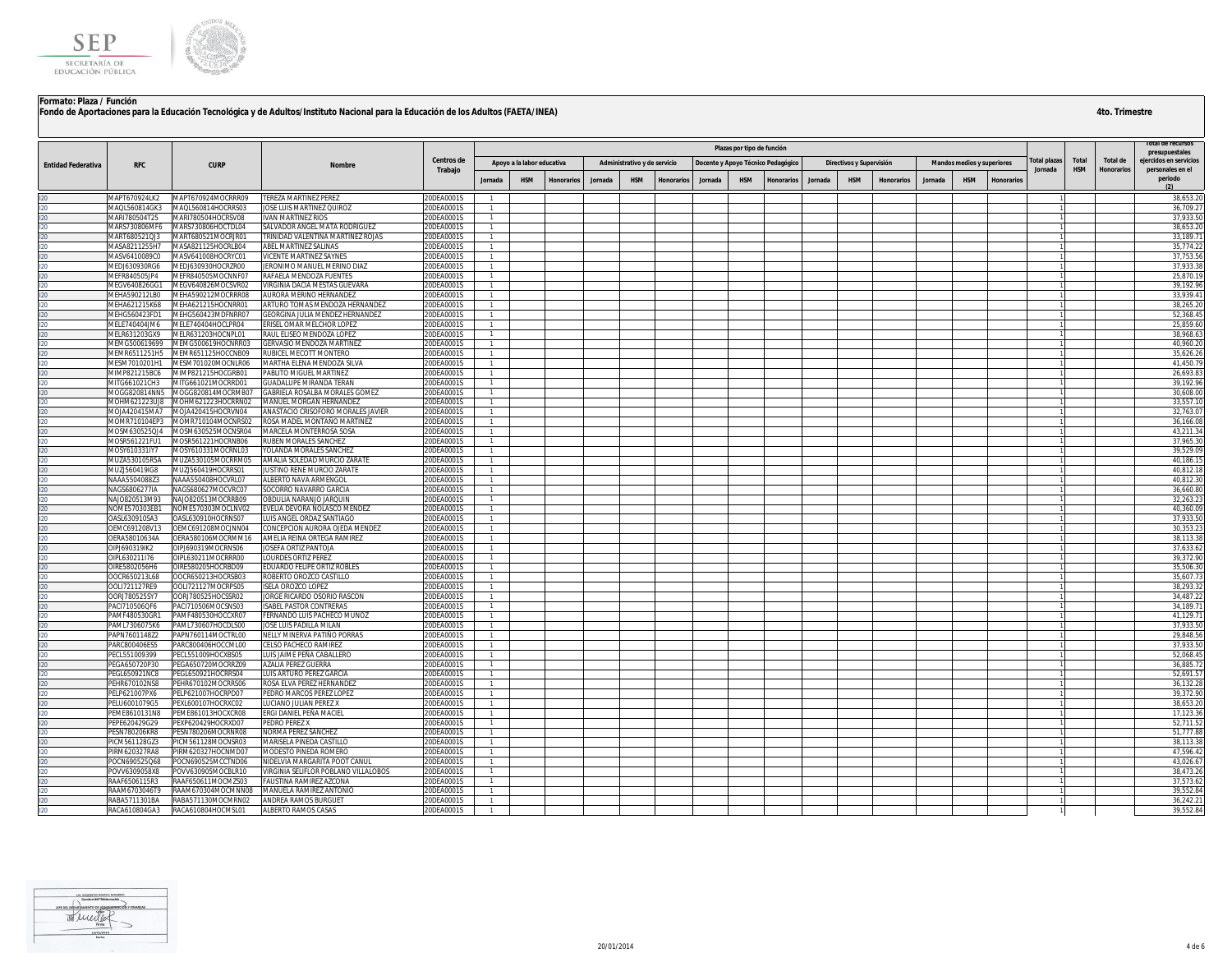



|                           |                                       |                                          |                                                                     |                         |                                  |                            |                   |         |                              |                   |                                    |                            |                   |         |                          |                   |         |                            |            |             |            |                   | rotal de recursos      |
|---------------------------|---------------------------------------|------------------------------------------|---------------------------------------------------------------------|-------------------------|----------------------------------|----------------------------|-------------------|---------|------------------------------|-------------------|------------------------------------|----------------------------|-------------------|---------|--------------------------|-------------------|---------|----------------------------|------------|-------------|------------|-------------------|------------------------|
|                           |                                       |                                          |                                                                     |                         |                                  |                            |                   |         |                              |                   |                                    | Plazas por tipo de función |                   |         |                          |                   |         |                            |            |             |            |                   | presupuestales         |
|                           |                                       |                                          |                                                                     | Centros de              |                                  | Apoyo a la labor educativa |                   |         | Administrativo y de servicio |                   | Docente y Apoyo Técnico Pedagógico |                            |                   |         | Directivos y Supervisión |                   |         | Mandos medios y superiores |            | otal plazas | Total      | Total de          | eiercidos en servicios |
| <b>Entidad Federativa</b> | <b>RFC</b>                            | <b>CURP</b>                              | Nombre                                                              | Trabajo                 |                                  |                            |                   |         |                              |                   |                                    |                            |                   |         |                          |                   |         |                            |            | Jornada     | <b>HSM</b> | <b>Honorarios</b> | personales en el       |
|                           |                                       |                                          |                                                                     |                         | Jornada                          | <b>HSM</b>                 | <b>Honorarios</b> | Jornada | <b>HSM</b>                   | <b>Honorarios</b> | Jornada                            | <b>HSM</b>                 | <b>Honorarios</b> | Jornada | <b>HSM</b>               | <b>Honorarios</b> | Jornada | <b>HSM</b>                 | Honorarios |             |            |                   | periodo<br>(2)         |
|                           | RACD610701TU6                         | RACD610701MOCMRR07                       | DORA MARTHA RAMIREZ CRUZ                                            | 20DEA0001S              |                                  |                            |                   |         |                              |                   |                                    |                            |                   |         |                          |                   |         |                            |            |             |            |                   | 43,871.12              |
|                           | RALI650221AV2                         | RALI650221MDFMSS00                       | MARIA ISABEL RAMIREZ LUIS                                           | ODEA0001S               | $\mathbf{1}$                     |                            |                   |         |                              |                   |                                    |                            |                   |         |                          |                   |         |                            |            |             |            |                   | 34,342.7               |
|                           | RANE720804PU6                         | RANE720804HOCMCL06                       | ELEUTERIO RAMIREZ NICOLAS                                           | 20DEA0001S              | $\overline{1}$                   |                            |                   |         |                              |                   |                                    |                            |                   |         |                          |                   |         |                            |            |             |            |                   | 26,070.35              |
|                           | RARM560721U6A                         | RARM560721HOCMDR05                       | MARCELINO RAMIREZ RODRIGUEZ                                         | 0DEA0001S               | $\overline{1}$                   |                            |                   |         |                              |                   |                                    |                            |                   |         |                          |                   |         |                            |            |             |            |                   | 34,276.80              |
|                           | RARV701114HY1                         | RARV701114MOCMMR06                       | <b>/IRGINIA RAMIREZ RAMIREZ</b>                                     | ODEA0001S               | $\overline{1}$                   |                            |                   |         |                              |                   |                                    |                            |                   |         |                          |                   |         |                            |            |             |            |                   | 38,427.78              |
|                           | RECH560213A20                         | RECH560213HOCYRR00                       | HERIBERTO REYNA CARBALLO                                            | 20DEA0001S              | $\overline{1}$                   |                            |                   |         |                              |                   |                                    |                            |                   |         |                          |                   |         |                            |            |             |            |                   | 36,345.96              |
|                           | REMM780401KT7                         | REMM780401HOCYRL08                       | MELITON REYES MARTÍNEZ                                              | 20DEA0001S              | $\overline{1}$                   |                            |                   |         |                              |                   |                                    |                            |                   |         |                          |                   |         |                            |            |             |            |                   | 34,487.22              |
|                           | REPE631210J56                         | REPE631210MOCYRL02                       | ULALIA REYES PEREZ                                                  | 20DEA0001S              | $\overline{1}$                   |                            |                   |         |                              |                   |                                    |                            |                   |         |                          |                   |         |                            |            |             |            |                   | 37,723.70              |
|                           | RERA700408KA5                         | RERA700408HOCYML07                       | ALBERTO BENEDICTO REYES RAMIREZ                                     | <b>!ODEA0001S</b>       | $\overline{1}$                   |                            |                   |         |                              |                   |                                    |                            |                   |         |                          |                   |         |                            |            |             |            |                   | 42.346.9               |
|                           | RERF640714MT0                         | RERF640714HOCYMR06                       | <b>FRANCISCO REYES RAMIREZ</b>                                      | 20DEA0001S              | $\overline{1}$                   |                            |                   |         |                              |                   |                                    |                            |                   |         |                          |                   |         |                            |            |             |            |                   | 42,346.87              |
|                           | RERH761004C40                         | REHR761004HOCNDC05                       | HECTOR EDUARDO RENERO RODRIGUEZ                                     | 20DEA0001S              |                                  |                            |                   |         |                              |                   |                                    |                            |                   |         |                          |                   |         |                            |            |             |            |                   | 17,123.38              |
|                           | <b>RESE540714UM8</b><br>RICA620505356 | RESE540714HOCYNM03<br>RICA620505MOCSRN09 | EMILIANO REYES SANTIAGO<br><b>ANGELA RIOS CRUZ</b>                  | 0DEA0001S<br>ODEA0001S  | $\overline{1}$                   |                            |                   |         |                              |                   |                                    |                            |                   |         |                          |                   |         |                            |            |             |            |                   | 36,705.7<br>32.109.65  |
|                           | RICF691004R13                         | RICF691004MOCSRR00                       | FRANCISCA RIOS CRUZ                                                 | 20DEA0001S              | $\overline{1}$<br>$\overline{1}$ |                            |                   |         |                              |                   |                                    |                            |                   |         |                          |                   |         |                            |            |             |            |                   | 32.173.97              |
|                           | RIPM6406108C2                         | RIPM640610HOCSLR06                       | <b>MARGARITO RIOS PALACIOS</b>                                      | 20DEA0001S              | $\overline{1}$                   |                            |                   |         |                              |                   |                                    |                            |                   |         |                          |                   |         |                            |            |             |            |                   | 43,319.4               |
|                           | ROAI6903177G4                         | ROAI690317MOCDRR00                       | RLANDA GERTRUDIS RODRIGUEZ ARAGON                                   | 20DEA0001S              | $\overline{1}$                   |                            |                   |         |                              |                   |                                    |                            |                   |         |                          |                   |         |                            |            |             |            |                   | 35,294.06              |
|                           | ROCC7903242V1                         | ROCC790324MOCJRT05                       | CATALINA ROJAS CRUZ                                                 | ODEA0001S               | $\overline{1}$                   |                            |                   |         |                              |                   |                                    |                            |                   |         |                          |                   |         |                            |            |             |            |                   | 29,017.93              |
|                           | ROCS5611184Q3                         | ROCS561118MOCDRR07                       | SERAFINA RODRIGUEZ CRUZ                                             | 20DEA0001S              | $\overline{1}$                   |                            |                   |         |                              |                   |                                    |                            |                   |         |                          |                   |         |                            |            |             |            |                   | 38,548.34              |
|                           | ROEL640123E63                         | ROXE640123MOCJXL06                       | LIZABET ROJAS X                                                     | <b>!ODEA0001S</b>       |                                  |                            |                   |         |                              |                   |                                    |                            |                   |         |                          |                   |         |                            |            |             |            |                   | 37,573.6               |
|                           | ROHM7109022HA                         | ROHM710902MOCSRR07                       | AIRNA GABRIELA ROSAS HERRERA                                        | ODEA0001S               | $\overline{1}$                   |                            |                   |         |                              |                   |                                    |                            |                   |         |                          |                   |         |                            |            |             |            |                   | 39.683.33              |
|                           | ROVA720415948                         | ROVA720415MOCSLN05                       | ANA LILIA ROSALES VELASCO                                           | ODEA0001S               | $\overline{1}$                   |                            |                   |         |                              |                   |                                    |                            |                   |         |                          |                   |         |                            |            |             |            |                   | 37,228.94              |
|                           | ROVH580406P33                         | ROVH580406HOCSSM02                       | HUMBERTO JULIAN ROSETTE VASQUEZ                                     | 20DEA0001S              | $\overline{1}$                   |                            |                   |         |                              |                   |                                    |                            |                   |         |                          |                   |         |                            |            |             |            |                   | 34,456.74              |
|                           | ROVL500215P51                         | ROVL500215HOCDLM09                       | LAMBERTO RODRIGUEZ VILLASEÑOR                                       | 20DEA0001S              | $\overline{1}$                   |                            |                   |         |                              |                   |                                    |                            |                   |         |                          |                   |         |                            |            |             |            |                   | 38,833.14              |
|                           | RUCA661218PC4                         | RUCA661218HOCZRD05                       | <b>ADOLFO RUIZ CORTES</b>                                           | 20DEA0001S              | $\overline{1}$                   |                            |                   |         |                              |                   |                                    |                            |                   |         |                          |                   |         |                            |            |             |            |                   | 36,885.7               |
|                           | RUGB6101106R8                         | RUGB610110HOCZRN06                       | BENITO RUIZ GUERRA                                                  | 20DEA0001S              | $\overline{1}$                   |                            |                   |         |                              |                   |                                    |                            |                   |         |                          |                   |         |                            |            |             |            |                   | 29,617.93              |
|                           | RUPH780403HJ8                         | RUPH780403HSLZNR04                       | <b>HERIBERTO RUIZ PONCE</b>                                         | 20DEA0001S              | $\overline{1}$                   |                            |                   |         |                              |                   |                                    |                            |                   |         |                          |                   |         |                            |            |             |            |                   | 17,123.32              |
|                           | RUVR60030144A                         | RUVR600301MOCZLS07                       | OSENDA LEONOR RUIZ VELASCO                                          | 0DEA0001S               | $\overline{1}$                   |                            |                   |         |                              |                   |                                    |                            |                   |         |                          |                   |         |                            |            |             |            |                   | 40.186.15              |
|                           | SAAM690615DK7<br>SACG6309299K0        | SAAM690615HOCNQG02<br>SACG630929HVZLRN01 | MIGUEL ANGEL SANCHEZ AQUINO<br>GONZALO SALGADO CARBALLO             | ODEA0001S<br>20DEA0001S | $\overline{1}$                   |                            |                   |         |                              |                   |                                    |                            |                   |         |                          |                   |         |                            |            |             |            |                   | 37.065.66<br>32,370.37 |
|                           | SACR540827448                         | SACR540827MOCLSS02                       | ROSALBA SALINAS CASTILLO                                            | 20DEA0001S              | $\overline{1}$<br>$\overline{1}$ |                            |                   |         |                              |                   |                                    |                            |                   |         |                          |                   |         |                            |            |             |            |                   | 37,902.55              |
|                           | SAFF701120411                         | SAFF701120MOCNNL09                       | FELISA SANTANA FUENTES                                              | 20DEA0001S              | $\overline{1}$                   |                            |                   |         |                              |                   |                                    |                            |                   |         |                          |                   |         |                            |            |             |            |                   | 37,753.56              |
|                           | SAGA640123TV4                         | SAGA640123MOCLJM08                       | AMELIA SALVADOR GIJON                                               | ODEA0001S               | $\mathbf{1}$                     |                            |                   |         |                              |                   |                                    |                            |                   |         |                          |                   |         |                            |            |             |            |                   | 36,349.3               |
|                           | SAGA7006056G4                         | SAGA700605MOCBND04                       | ADELAIDA SABAH GENICO                                               | 20DEA0001S              | $\overline{1}$                   |                            |                   |         |                              |                   |                                    |                            |                   |         |                          |                   |         |                            |            |             |            |                   | 35,611.24              |
|                           | SAGE5903033T5                         | SAGE590303MOCNZN04                       | INRIQUETA LEONOR SANCHEZ GUZMAN                                     | 20DEA0001S              | $\overline{1}$                   |                            |                   |         |                              |                   |                                    |                            |                   |         |                          |                   |         |                            |            |             |            |                   | 40,812.30              |
|                           | SAGF5810277I0                         | SAGF581027HOCNRR04                       | RUMENCIO SANTIAGO GARCIA                                            | 0DEA0001S               | $\mathbf{1}$                     |                            |                   |         |                              |                   |                                    |                            |                   |         |                          |                   |         |                            |            |             |            |                   | 45,010.62              |
|                           | SAGR651023746                         | SAGR651023HOCNML05                       | RAUL SANTIAGO GOMEZ                                                 | ODEA0001S               | $\overline{1}$                   |                            |                   |         |                              |                   |                                    |                            |                   |         |                          |                   |         |                            |            |             |            |                   | 38,833.14              |
|                           | SAGS791003LW8                         | SAGS791003MOCNLJ04                       | SUJEYLA SANTIAGO GALLEGOS                                           | 20DEA0001S              | $\overline{1}$                   |                            |                   |         |                              |                   |                                    |                            |                   |         |                          |                   |         |                            |            |             |            |                   | 5,136.97               |
|                           | SAHJ7012204J7                         | SAHJ701220HOCNRN00                       | JUAN JOSE SANTIAGO HERNANDEZ                                        | 20DEA0001S              | $\overline{1}$                   |                            |                   |         |                              |                   |                                    |                            |                   |         |                          |                   |         |                            |            |             |            |                   | 38,833.14              |
|                           | SAJA680204QI9                         | SAJA680204HOCNRN09                       | ANDRES SANCHEZ JARQUIN                                              | 20DEA0001S              | $\overline{1}$                   |                            |                   |         |                              |                   |                                    |                            |                   |         |                          |                   |         |                            |            |             |            |                   | 39,293.3               |
|                           | SALU7003208L4                         | SAXL700320MOCNXZ06                       | LUZ MARIA DOLORES SANCHEZ X                                         | 20DEA0001S              | $\overline{1}$                   |                            |                   |         |                              |                   |                                    |                            |                   |         |                          |                   |         |                            |            |             |            |                   | 37.393.8               |
|                           | SAMJ6612273N1                         | SAMJ661227HOCNJN09                       | JUAN PASCUAL SANTIAGO MEJIA                                         | 20DEA0001S              | $\overline{1}$                   |                            |                   |         |                              |                   |                                    |                            |                   |         |                          |                   |         |                            |            |             |            |                   | 38,863.2               |
|                           | SAMM6312263CA                         | SAMM631226MOCNRR01                       | MARINA MA DE LA LUZ SANTIAGO MARTINEZ                               | 20DEA0001S              |                                  |                            |                   |         |                              |                   |                                    |                            |                   |         |                          |                   |         |                            |            |             |            |                   | 40.360.09              |
|                           | SAMR730519K81<br>SAOC681124JL7        | SAMR730519HOCNNB00<br>SAOC681124HOCNRR07 | RUBEN MARCIAL SANCHEZ MENDOZA<br>CRISOFORO ALEJANDRO SANTIAGO ORTIZ | ODEA0001S<br>20DEA0001S | $\overline{1}$                   |                            |                   |         |                              |                   |                                    |                            |                   |         |                          |                   |         |                            |            |             |            |                   | 39.013.02<br>39.192.96 |
|                           | SAPL391210D19                         | SAPL391210MOCNLR08                       | LORETO GRACIELA SANTIAGO PALMA                                      | 20DEA0001S              | $\overline{1}$<br>$\overline{1}$ |                            |                   |         |                              |                   |                                    |                            |                   |         |                          |                   |         |                            |            |             |            |                   | 33,557.10              |
|                           | SAPR650531A23                         | SAPR650531MOCNRY04                       | REYNA VIRGEN SANTIAGO PEREZ                                         | 20DEA0001S              | $\overline{1}$                   |                            |                   |         |                              |                   |                                    |                            |                   |         |                          |                   |         |                            |            |             |            |                   | 38,803.0               |
|                           | SARA7108245N0                         | SARA710824MDFNMR01                       | AUREA AIDA SANCHEZ RAMIREZ                                          | 0DEA0001S               | $\mathbf{1}$                     |                            |                   |         |                              |                   |                                    |                            |                   |         |                          |                   |         |                            |            |             |            |                   | 35.117.5               |
|                           | SARG681003E78                         | SARG681003MOCNSS02                       | GISELA SANDOVAL ROSALES                                             | 20DEA0001S              | $\overline{1}$                   |                            |                   |         |                              |                   |                                    |                            |                   |         |                          |                   |         |                            |            |             |            |                   | 36,795.75              |
|                           | SARH771127QB6                         | SARH771127MOCLDR06                       | HORTENSIA SALVADOR RODRIGUEZ                                        | 20DEA0001S              | $\overline{1}$                   |                            |                   |         |                              |                   |                                    |                            |                   |         |                          |                   |         |                            |            |             |            |                   | 32,486.36              |
|                           | SARM6803143D4                         | SARM680314MOCVVT02                       | <b>MATILDE MARGARITA SAAVEDRA REVILLA</b>                           | <b>ODEA0001S</b>        | $\overline{1}$                   |                            |                   |         |                              |                   |                                    |                            |                   |         |                          |                   |         |                            |            |             |            |                   | 39,192.96              |
|                           | SASF600530QK2                         | SASF600530HOCNNR06                       | <b>ERNANDO SANCHEZ SANCHEZ</b>                                      | ODEA0001S               | $\overline{1}$                   |                            |                   |         |                              |                   |                                    |                            |                   |         |                          |                   |         |                            |            |             |            |                   | 29,617.93              |
|                           | SASJ720505R53                         | SASJ720505HDFNNN02                       | UAN GABRIEL SAN JUAN SAN JUAN                                       | 20DEA0001S              | $\overline{1}$                   |                            |                   |         |                              |                   |                                    |                            |                   |         |                          |                   |         |                            |            |             |            |                   | 39,192.96              |
|                           | SATR6912146Q8                         | SATR691214MOCNRS00                       | ROSA MARIA SANCHEZ TORIS                                            | 20DEA0001S              | $\overline{1}$                   |                            |                   |         |                              |                   |                                    |                            |                   |         |                          |                   |         |                            |            |             |            |                   | 39,113.38              |
|                           | SAVR730830US0                         | SAVR730830MOCNLS02                       | ROSA SANCHEZ VALDIVIESO                                             | 20DEA0001S              | $\overline{1}$                   |                            |                   |         |                              |                   |                                    |                            |                   |         |                          |                   |         |                            |            |             |            |                   | 30,085.49              |
|                           | SAZL681127268                         | SAZL681127HOCNRS06                       | LUIS VIRGILIO SANTOS ZARATE                                         | <b>ODEA0001S</b>        | $\overline{1}$                   |                            |                   |         |                              |                   |                                    |                            |                   |         |                          |                   |         |                            |            |             |            |                   | 38.113.38              |
|                           | SICG6111051N5                         | SICG611105HOCLRR01                       | GERARDO SILVA CERVANTES                                             | 20DEA0001S              | $\overline{1}$                   |                            |                   |         |                              |                   |                                    |                            |                   |         |                          |                   |         |                            |            |             |            |                   | 43.005.10              |
|                           | SICR6305233M0                         | SICR630523MDFRRC00                       | MARIA DEL ROCIO SIERRA CORTES                                       | 20DEA0001S              | $\overline{1}$                   |                            |                   |         |                              |                   |                                    |                            |                   |         |                          |                   |         |                            |            |             |            |                   | 32.505.84              |
|                           | IGJ551007DQ5                          | IGJ551007MOCLRL08                        | ULIA SILVA GARCIA                                                   | 0DFA0001S               | $\mathbf{1}$                     |                            |                   |         |                              |                   |                                    |                            |                   |         |                          |                   |         |                            |            |             |            |                   | 41.133.12              |
|                           | ILO640518QW1                          | SILO640518MOCLPL03                       | OLIVA REMEDIOS SILVA LOPEZ                                          | 0DFA0001S<br>20DEA0001S | $\overline{1}$<br>$\overline{1}$ |                            |                   |         |                              |                   |                                    |                            |                   |         |                          |                   |         |                            |            |             |            |                   | 37,229.29<br>39,552.84 |
|                           | SIRG5212064RA<br>SISI7611031L3        | SIRG521206MOCLZL05<br>SISI761103HOCLNS05 | GLORIA LOURDES SILVA RUIZ<br><b>ISRAEL SILVA SANTOS</b>             | ODEA0001S               | $\overline{1}$                   |                            |                   |         |                              |                   |                                    |                            |                   |         |                          |                   |         |                            |            |             |            |                   | 29,441.03              |
|                           | SIVR6201201UA                         | SIVR620120HOCLNL06                       | RAUL SILVA VENTURA                                                  | 0DEA0001S               | $\mathbf{1}$                     |                            |                   |         |                              |                   |                                    |                            |                   |         |                          |                   |         |                            |            |             |            |                   | 39.432.96              |
|                           | SOAM600301855                         | SOAM600301HOCLRG09                       | MIGUEL ANGEL SOLANA ARANDA                                          | <b>ODEA0001S</b>        | $\overline{1}$                   |                            |                   |         |                              |                   |                                    |                            |                   |         |                          |                   |         |                            |            |             |            |                   | 38,473.14              |
|                           | SOFP841030BTA                         | SOFP841030MOCSBL02                       | MARIA DEL PILAR SOSA FABIAN                                         | 20DEA0001S              |                                  |                            |                   |         |                              |                   |                                    |                            |                   |         |                          |                   |         |                            |            |             |            |                   | 26,328.32              |

Monstown  $^{(01/2)}$